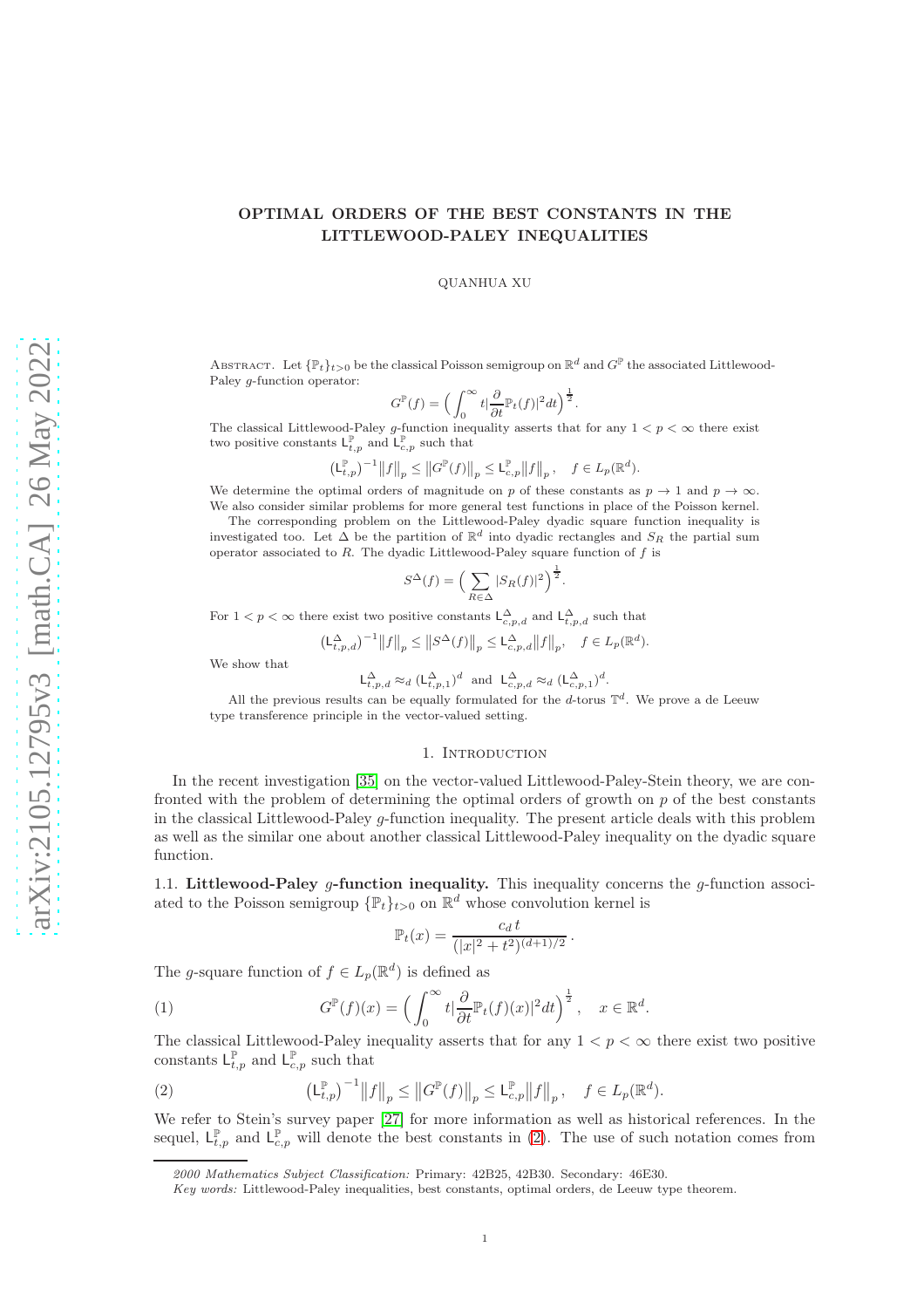the vector-valued case studied in [\[35\]](#page-22-0), the subscripts t and c refer to type and cotype inequalities, respectively, that is, the complex field  $\mathbb C$  is of both Lusin type and cotype 2 in the sense of [\[35\]](#page-22-0). These constants implicitly depend on the dimension d too. However, our main objective concerns the optimal orders of their magnitude on p as  $p \to 1$  and  $p \to \infty$  though we also wish to have dimension free estimates.

Curiously, these optimal orders have not been completely determined in the literature (to the best of our knowledge). It is also natural to consider the heat semigroup  $\{\mathbb{H}_t\}_{t>0}$  on  $\mathbb{R}^d$  with kernel

$$
\mathbb{H}_t(x) = (4\pi t)^{-\frac{d}{2}} e^{-\frac{|x|^2}{4t}}.
$$

The associated g-function is defined by [\(1\)](#page-0-1) with  $\mathbb P$  replaced by  $\mathbb H$ . Then

$$
\left(\mathsf{L}^{\mathbb{H}}_{t,p}\right)^{-1}\big\|f\big\|_p\leq \big\|G^{\mathbb{H}}(f)\big\|_p\leq \mathsf{L}^{\mathbb{H}}_{c,p}\big\|f\big\|_p\,,\quad f\in L_p(\mathbb{R}^d).
$$

We will use the following convention:  $A \leq B$  (resp.  $A \leq_{\alpha} B$ ) means that  $A \leq CB$  (resp.  $A \leq C_{\alpha}B$ ) for some absolute positive constant C (resp. a positive constant  $C_{\alpha}$  depending only on a parameter  $\alpha$ ).  $A \approx B$  or  $A \approx_{\alpha} B$  means that these inequalities as well as their inverses hold. p' will denote the conjugate index of  $p$ .

The following theorem determines the optimal orders of the previous constants except those of  $L_{t,p}^{\mathbb{P}}$  and  $L_{t,p}^{\mathbb{H}}$  as  $p \to \infty$ . Part of this theorem is known, see the historical comments at the end of this subsection.

<span id="page-1-2"></span>**Theorem 1.** Let  $1 < p < \infty$ . Recall that  $L_{t,p}^{\mathbb{P}}$  and  $L_{c,p}^{\mathbb{P}}$  are the best constants in the following inequalities

$$
\left(\mathsf{L}^{\mathbb{P}}_{t,p}\right)^{-1} \left\|f\right\|_{p} \leq \left\|G^{\mathbb{P}}(f)\right\|_{p} \leq \mathsf{L}^{\mathbb{P}}_{c,p} \left\|f\right\|_{p}, \quad f \in L_{p}(\mathbb{R}^{d}).
$$

Similarly, we have the best constants  $L_{t,p}^{\mathbb{H}}$  and  $L_{c,p}^{\mathbb{H}}$  corresponding to the heat semigroup. Then

- (i)  $\mathsf{L}_{c,p}^{\mathbb{P}} \approx \max(\sqrt{p}, p')$  and  $\max(\sqrt{p}, p') \lesssim \mathsf{L}_{c,p}^{\mathbb{H}} \lesssim_d \max(\sqrt{p}, p')$ ;
- (ii)  $1 \leq \mathsf{L}_{t,p}^{\mathbb{H}} \leq \mathsf{L}_{t,p}^{\mathbb{P}} \leq d \; 1 \; \text{for} \; 1 < p \leq 2;$
- (iii)  $\sqrt{p} \lesssim L^{\mathbb{H}}_{t,p} \lesssim L^{\mathbb{P}}_{t,p} \lesssim p$  for  $2 \leq p < \infty$ .

We will show a more general result. Given  $\varepsilon > 0$  and  $\delta > 0$  let  $\mathcal{H}_{\varepsilon,\delta}$  denote the class of all functions  $\varphi : \mathbb{R}^d \to \mathbb{C}$  satisfying

<span id="page-1-3"></span>(3) 
$$
\begin{cases} |\varphi(x)| \leq \frac{1}{(1+|x|)^{d+\varepsilon}}, & x \in \mathbb{R}^d; \\ |\varphi(x) - \varphi(y)| \leq \frac{|x-y|^{\delta}}{(1+|x|)^{d+\varepsilon+\delta}} + \frac{|x-y|^{\delta}}{(1+|y|)^{d+\varepsilon+\delta}}, & x, y \in \mathbb{R}^d; \\ \int_{\mathbb{R}^d} \varphi(x) dx = 0. \end{cases}
$$

We say that  $\varphi$  is *nondegenerate* if there exists another function  $\psi \in \mathcal{H}_{\varepsilon,\delta}$  such that

<span id="page-1-4"></span>(4) 
$$
\int_0^\infty \widehat{\varphi}(t\xi) \widehat{\psi}(t\xi) \frac{dt}{t} = 1, \quad \forall \xi \in \mathbb{R}^d \setminus \{0\}.
$$

Let  $\varphi_t(x) = \frac{1}{t^d} \varphi(\frac{x}{t})$ . Define

<span id="page-1-5"></span>(5) 
$$
G^{\varphi}(f)(x) = \left(\int_0^{\infty} |\varphi_t * f(x)|^2 \frac{dt}{t}\right)^{\frac{1}{2}}, \quad x \in \mathbb{R}^d
$$

for any (reasonable) function f on  $\mathbb{R}^d$ . Then it is well known that the following inequality holds

<span id="page-1-0"></span>(6) 
$$
\left(\mathsf{L}^{\varphi}_{t,p}\right)^{-1} \left\|f\right\|_{p} \leq \left\|G^{\varphi}(f)\right\|_{p} \leq \mathsf{L}^{\varphi}_{c,p} \left\|f\right\|_{p}, \quad f \in L_{p}(\mathbb{R}^{d}).
$$

<span id="page-1-1"></span>**Theorem 2.** Let  $\varphi \in \mathcal{H}_{\varepsilon,\delta}$  and  $1 < p < \infty$ . Then the two best constants  $L^{\varphi}_{\varepsilon,p}$  and  $L^{\varphi}_{t,p}$  in the above inequalities satisfy

- (i)  $L_{c,p}^{\varphi} \lesssim_{d,\varepsilon,\delta} \max(\sqrt{p},p').$
- (ii)  $L_{t,p}^{\varphi} \lesssim_{d,\varepsilon,\delta} p$  if additionally  $\varphi$  is nondegenerate.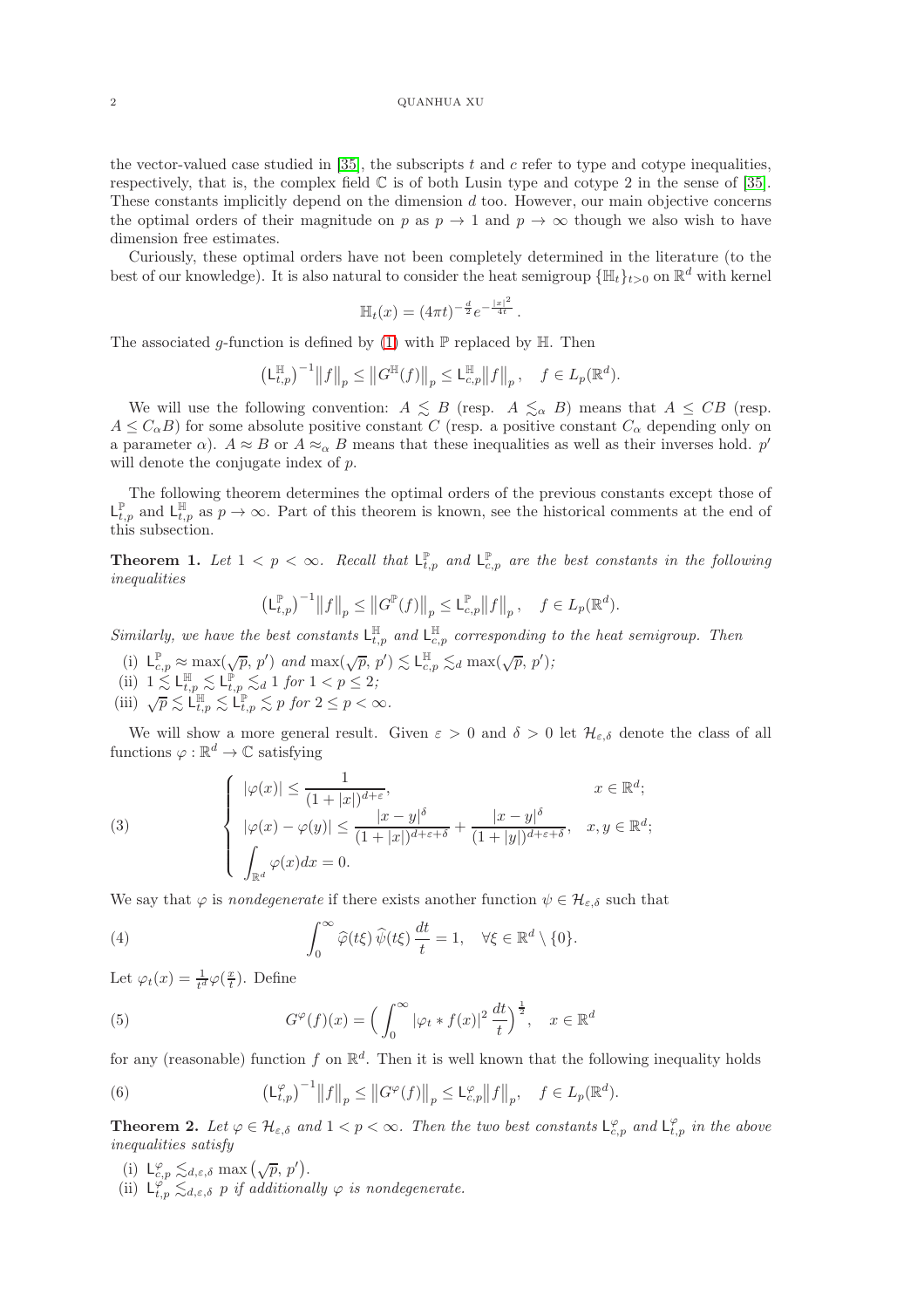Assertion (ii) above implies that the first inequality of [\(6\)](#page-1-0) holds for  $p = 1$  too. In fact, our proof of Theorem [2](#page-1-1) implies that the norm  $||G^{\varphi}(f)||_{L_1(\mathbb{R}^d)}$  is equivalent to the  $H_1$ -norm of f. More precisely, we have the following corollary. Note that there exist several equivalent definitions of the norm of  $H_p(\mathbb{R}^d)$ ; the one used in this paper is defined in terms of the  $L_p$ -norm of the nontangential maximal function of the Poisson integral of a function  $f \in H_p(\mathbb{R}^d)$  (cf. [\[12\]](#page-21-1)).

<span id="page-2-2"></span>Corollary 3. Let  $\varphi \in \mathcal{H}_{\varepsilon,\delta}$  be nondegenerate. Then

$$
||G^{\varphi}(f)||_1 \approx_{d,\varepsilon,\delta} ||f||_{H_1}, \quad f \in H_1(\mathbb{R}^d).
$$

Moreover, for any  $\psi \in \mathcal{H}_{\varepsilon,\delta}$  and  $1 \leq p \leq 2$ ,  $\alpha > 0$ , we have

<span id="page-2-0"></span>
$$
\max\left\{ \left\|G^{\psi}(f)\right\|_{p},\,\left\|S^{\psi}_{\alpha}(f)\right\|_{p} \right\} \lesssim_{d,\varepsilon,\delta,\alpha} \left\|G^{\varphi}(f)\right\|_{p},
$$

where  $S_{\alpha}^{\psi}(f)$  is the Lusin area integral function:

(7) 
$$
S_{\alpha}^{\psi}(f)(x) = \left(\int_{|y-x| < \alpha t} |\psi_t * f(x)|^2 \frac{dy \, dt}{t^{d+1}}\right)^{\frac{1}{2}}, \quad x \in \mathbb{R}^d.
$$

Remark 4. All the previous results hold for the area integral function defined by [\(7\)](#page-2-0). In fact, a majority of the literature on the Littlewood-Paley theory deals with  $S^{\varphi}(f)$  instead of  $G^{\varphi}(f)$ . Namely, if  $\varphi$  is a nondegenerate function in  $\mathcal{H}_{\varepsilon,\delta}$ , then for any  $1 < p < \infty$ 

<span id="page-2-1"></span>
$$
\left(\mathsf{L}^{\varphi}_{t,p,S}\right)^{-1} \left\|f\right\|_{p} \leq \left\|S^{\varphi}_{\alpha}(f)\right\|_{p} \leq \mathsf{L}^{\varphi}_{c,p,S} \left\|f\right\|_{p}, \quad f \in L_{p}(\mathbb{R}^{d}).
$$

The best constants  $L_{c,p,S}^{\varphi}$  and  $L_{t,p,S}^{\varphi}$  satisfy

(8) L  $\mathcal{L}_{c,p,S}^{\varphi} \lesssim_{d,\varepsilon,\delta,\alpha} \max(\sqrt{p},p')$  and  $L_{t,p,S}^{\varphi} \lesssim_{d,\varepsilon,\delta,\alpha} \sqrt{p}$ .

The first one is well known. As far as for the second, the case  $p \leq 2$  is classical for sufficiently nice  $\varphi$ , for instance, for the Poisson kernel. The case  $p > 2$  is implicitly contained in [\[7\]](#page-21-2), it can also be found in [\[32\]](#page-22-1) if the aperture  $\alpha$  is large enough, say  $\alpha \ge 3\sqrt{d}$ ; for  $\alpha < 3\sqrt{d}$ , one can adapt Wilson's argument. See [\[9,](#page-21-3) [13,](#page-21-4) [15\]](#page-21-5) for related results.

Considering the Poisson kernel as in Theorem [1,](#page-1-2) we see that the orders of the constants in [\(8\)](#page-2-1) are optimal as  $p \to 1$  and  $p \to \infty$ . Thus the optimal orders of the constants in [\(8\)](#page-2-1) are completely determined.

Compared with the area integral function discussed in the above remark, the situation for the g-function is more delicate. At the time of this writing, we are unable to determine the optimal orders of  $\mathsf{L}_{t,p}^{\mathbb{F}}$  and  $\mathsf{L}_{t,p}^{\mathbb{F}}$  as  $p \to \infty$ . The following problem is closely related to the one mentioned on page 239 of [\[7\]](#page-21-2).

<span id="page-2-3"></span>**Problem 5.** Let  $\varphi \in \mathcal{H}_{\varepsilon,\delta}$  be nondegenerate. Does one have  $\mathsf{L}^{\varphi}_{t,p} \lesssim_{d,\varepsilon,\delta} \sqrt{p}$  for  $2 \leq p < \infty$ ? In particular, does this hold for the classical Poisson or heat kernel on  $\mathbb{R}^d$ ?

Remark 6. We determined in [\[35\]](#page-22-0) the optimal orders of the best constants in [\(2\)](#page-0-0) for more general semigroups. Namely,  $\{\mathbb{P}_t\}_{t>0}$  in [\(2\)](#page-0-0) can be replaced by the Poisson semigroup  $\{P_t\}_{t>0}$  subordinated to any strongly continuous semigroup  $\{T_t\}_{t>0}$  of regular contractions on  $L_p(\Omega)$  for a fixed  $1 < p <$  $\infty$ . The corresponding constants  $L_{c,p}^P$  and  $L_{t,p}^P$  also satisfy Theorem [1,](#page-1-2) except assertion (ii) (which is an open problem). We refer to [\[35\]](#page-22-0) for more details. In the work [\[36\]](#page-22-2), Zhendong Xu and Hao Zhang proved that the optimal order of  $\mathsf{L}_{t,p}^P$  is p as  $p \to \infty$  for symmetric markovian semigroups. Thus the previous problem has a negative solution if the classical Poisson or heat semigroup is replaced by a general symmetric markovian semigroup.

It would be also interesting to have dimension free estimates for  $L_{c,p}^{\mathbb{H}}$  in Theorem [1](#page-1-2) (i):

**Problem 7.** Does one have  $L_{c,p}^{\mathbb{H}} \lesssim \max(\sqrt{p}, p')$ ?

Meyer [\[20\]](#page-21-6) shows that this question has an affirmative answer for  $p > 2$  if the time derivative in the definition of the g-function  $G^{\mathbb{H}}$  is replaced by the spatial derivative. More precisely, let

$$
G_{\nabla_x}^{\mathbb{H}}(f)(x) = \left(\int_0^\infty |\nabla_x \mathbb{H}_t(f)(x)|^2 dt\right)^{\frac{1}{2}},
$$

where  $\nabla_x = (\frac{\partial}{\partial x_1}, \cdots, \frac{\partial}{\partial x_d})$ . Then

$$
\left\|G_{\nabla_x}^{\mathbb{H}}(f)\right\|_p\lesssim \sqrt{p}\left\|f\right\|_p,\quad f\in L_p(\mathbb{R}^d),\;2\leq p<\infty.
$$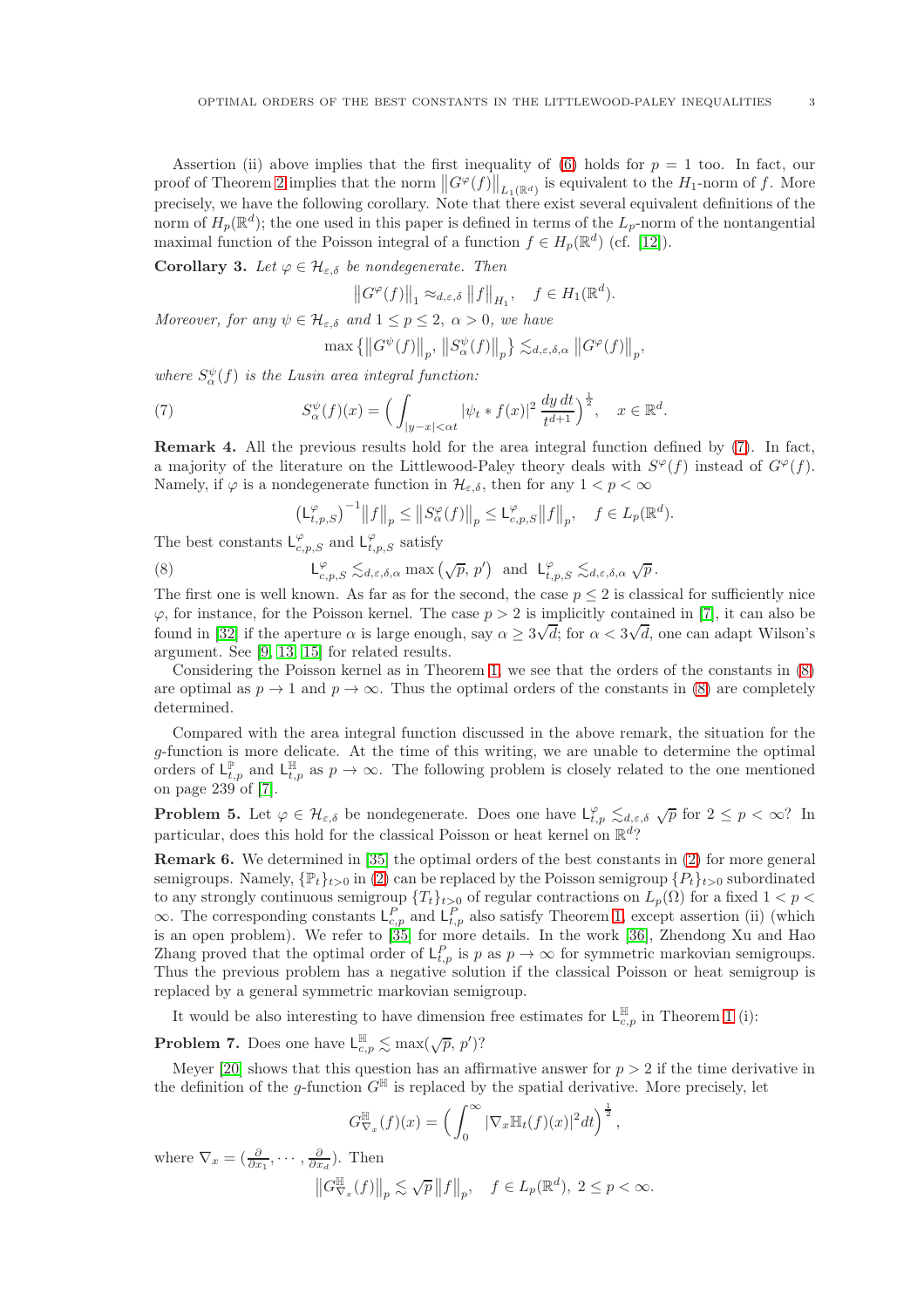4 QUANHUA XU

<span id="page-3-0"></span>**Remark 8.** All the previous results admit periodic analogues, that is, for  $\mathbb{T}^d$  in place of  $\mathbb{R}^d$ , where  $\mathbb{T}^d$  is the d-torus equipped with normalized Haar measure. This can be done by modifying the arguments for  $\mathbb{R}^d$ , or more simply by a de Leeuw type transference principle. We will show a variant of de Leeuw's theorem in section [2.](#page-5-0) Using this de Leeuw type theorem, as illustration we will explain in section [4](#page-13-0) why the constant  $L_{c,p}^{\mathbb{P}}$  and its period analogue are essentially the same. A full argument can be found in the proof of Theorem [9](#page-4-0) below.

Historical comments. We make some remarks on the previous results and especially point out the part of them which are known or implicit in the literature.

(i) The classical Littlewood-Paley q-function is usually defined by using the full gradient of  $\mathbb{P}_t(f)$ in place of the partial derivative in the time variable. Let us denote the latter by  $G^{\mathbb{P}}_{\nabla}(f)$ :

(9) 
$$
G_{\nabla}^{\mathbb{P}}(f) = \left(\int_0^\infty t |\nabla \mathbb{P}_t(f)|^2 dt\right)^{\frac{1}{2}}.
$$

This square function behaves better than the previous one since it is invariant under the Riesz transforms. Theorem [1](#page-1-2) equally holds for  $G^{\mathbb{P}}_{\nabla}$  in place of  $G^{\mathbb{P}}$ . The corresponding proof is slightly simpler (see the related remark on page 172 of [\[12\]](#page-21-1)).

(ii) Part (i) of Theorem [2](#page-1-1) is known and can be found in Wilson's book [\[32\]](#page-22-1). In fact, Wilson shows a stronger result on his intrinsic g-function that is defined by

<span id="page-3-1"></span>
$$
G_{\varepsilon,\delta}(f)(x) = \Big(\int_0^\infty \sup_{\varphi \in \mathcal{H}_{\varepsilon,\delta}} |\varphi_t * f(x)|^2 \, \frac{dt}{t}\Big)^{\frac{1}{2}}.
$$

Then for any weight w on  $\mathbb{R}^d$  and  $f \in L_2(\mathbb{R}^d)$ ,

$$
\int_{\mathbb{R}^d} G_{\varepsilon,\delta}(f)^2 w \lesssim_{d,\varepsilon,\delta} \int_{\mathbb{R}^d} |f|^2 M(w),
$$

where  $M(w)$  denotes the Hardy-Littlewood maximal function of w. This implies that for  $2 \leq p < \infty$ 

$$
\left\|G_{\varepsilon,\delta}(f)\right\|_p \lesssim_{d,\varepsilon,\delta} \sqrt{p} \left\|f\right\|_p,
$$

whence  $\mathsf{L}_{c,p}^{\varphi} \leq_{d,\varepsilon,\delta} \sqrt{p}$  for  $p \geq 2$ . The case  $p < 2$  is dealt with by a standard argument involving singular integral theory for  $G^{\varphi}$  can be expressed as a Calderón-Zygmund operator with Hilbert space valued kernel (see Lemma [20](#page-8-0) below).

- (iii) Part (ii) of Theorem [2](#page-1-1) for  $p > 2$  immediately follows from part (i) by duality.
- (iv) The upper estimate  $||G^{\varphi}(f)||_{L_1(\mathbb{R}^d)} \lesssim_{d,\varepsilon,\delta} ||f||_{H_1(\mathbb{R}^d)}$  in Corollary [3](#page-2-2) is also well known for the same reason via singular integral theory. The converse inequality is classical too for the Poisson kernel.
- (v) Wilson's theorem just quoted implies particularly  $\mathsf{L}_{c,p}^{\mathbb{P}} \leq_{d} \sqrt{p}$  for  $p \geq 2$ . However, the dimension free estimate  $L_{c,p}^{\mathbb{P}} \leq \sqrt{p}$  in Theorem [1](#page-1-2) (i) is due to Meyer [\[20\]](#page-21-6) by probabilistic method. In [\[35\]](#page-22-0) we prove a similar result for general semigroups. The dimension free estimate  $\mathsf{L}_{t,p}^{\mathbb{P}} \lesssim p$  for  $p \geq 2$  in Theorem [1](#page-1-2) (iii) is also a special case of that result of [\[35\]](#page-22-0).
- (vi) We can now summarize the new part of Theorems [1](#page-1-2)[-2](#page-1-1) and Corollary [3](#page-2-2) as follows:

$$
\begin{aligned}\n\mathsf{L}_{c,p}^{\mathbb{H}} &\gtrsim \mathsf{L}_{c,p}^{\mathbb{P}} \gtrsim \sqrt{p} \quad \text{and} \quad \mathsf{L}_{t,p}^{\mathbb{P}} \gtrsim \mathsf{L}_{t,p}^{\mathbb{H}} \gtrsim \sqrt{p} \quad \text{for} \quad 2 \leq p < \infty; \\
\mathsf{L}_{c,p}^{\mathbb{P}} &\lesssim p' \quad \text{for} \quad 1 < p \leq 2 \quad \text{and} \quad \mathsf{L}_{t,p}^{\mathbb{P}} \lesssim p \quad \text{for} \quad p \geq 2 \quad \text{(dimension freeness)}; \\
\|f\|_{H_1} &\lesssim_{d,\varepsilon,\delta} \|G^{\varphi}(f)\|_{1} \quad \text{for any nondegenerate} \quad \varphi \in \mathcal{H}_{\varepsilon,\delta}.\n\end{aligned}
$$

1.2. Littlewood-Paley dyadic square function inequality. There exists another equally famous inequality named after Littlewood-Paley, the one related to the dyadic decomposition of  $\mathbb{R}^d$ . First, partition  $\mathbb{R} \setminus \{0\}$  into the intervals  $[2^{k-1}, 2^k)$  and  $(-2^k, -2^{k-1}]$ ,  $k \in \mathbb{Z}$ . Then the family  $\Delta$  of all d-fold products of these intervals give a partition of  $\mathbb{R}^d$  (deprived of the origin). For any  $R \in \Delta$  let  $S_R$  be the corresponding partial sum operator, that is,  $\widehat{S_R(f)} = 1\hbar\widehat{f}$ . The dyadic Littlewood-Paley square function of  $f$  is defined by

$$
S^{\Delta}(f) = \left(\sum_{R \in \Delta} |S_R(f)|^2\right)^{\frac{1}{2}}.
$$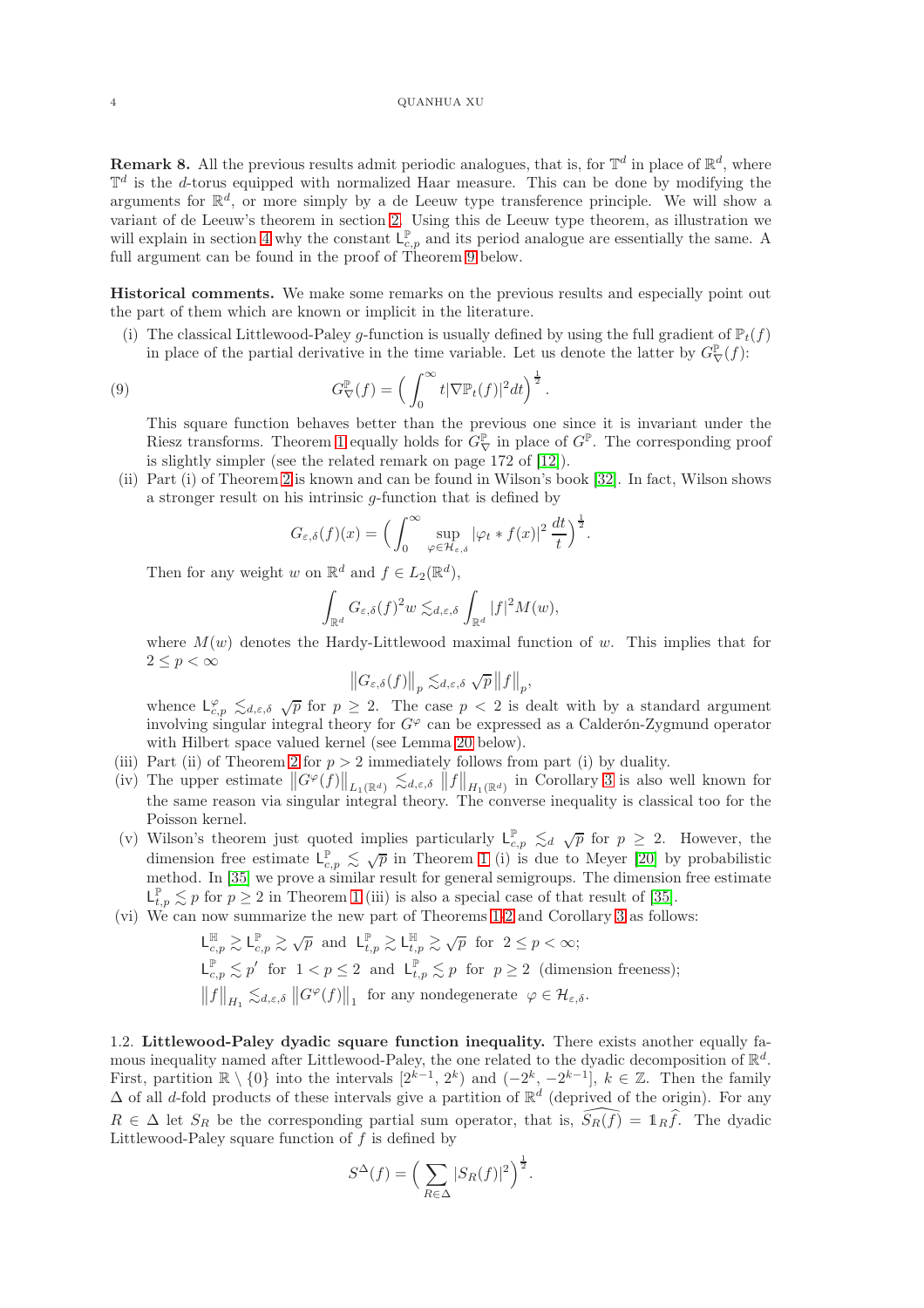It is well known that for  $1 < p < \infty$  there exist two positive constants  $\mathsf{L}^{\Delta}_{c,p,d}$  and  $\mathsf{L}^{\Delta}_{t,p,d}$  such that

<span id="page-4-1"></span>(10) 
$$
\left(\mathsf{L}^{\Delta}_{t,p,d}\right)^{-1} \big\|f\big\|_p \leq \big\|S^{\Delta}(f)\big\|_p \leq \mathsf{L}^{\Delta}_{c,p,d} \big\|f\big\|_p, \quad f \in L_p(\mathbb{R}^d).
$$

See, for instance, [\[16,](#page-21-7) Theorem 5.1.6] where it is showed that both constants  $L_{c,p,d}^{\Delta}$  and  $L_{t,p,d}^{\Delta}$  are majorized by  $C_d \max(p, p')^{2d}$ . However, like for the g-function inequality, their optimal orders have not been completely determined in the literature. Note that the Littlewood-Paley g-function inequality belongs to one-parameter harmonic analysis while the above inequality is of multiparameter nature. This explains why we now mention d explicitly as a subscript in the above constants.

In the spirit of Remark [8,](#page-3-0) we formulate the periodic counterpart of [\(10\)](#page-4-1). The only difference is that the dyadic rectangles now consist of integers, so the corresponding dyadic partition of  $\mathbb{Z}^d$  is  $\widetilde{\Delta} = \{ R \cap \mathbb{Z}^d : R \in \Delta \}.$  We similarly define the partial sum operators  $S_R$  and

<span id="page-4-2"></span>
$$
S^{\widetilde{\Delta}}(f) = \left(\sum_{R \in \widetilde{\Delta}} |S_R(f)|^2\right)^{\frac{1}{2}}, \quad f \in L_p(\mathbb{T}^d).
$$

So [\(10\)](#page-4-1) becomes

(11) 
$$
\left(\mathsf{L}_{t,p,d}^{\widetilde{\Delta}}\right)^{-1} \left\|f\right\|_p \leq \left\|S^{\widetilde{\Delta}}(f)\right\|_p \leq \mathsf{L}_{c,p,d}^{\widetilde{\Delta}} \left\|f\right\|_p, \quad f \in L_p(\mathbb{T}^d).
$$

The following reinforces the meaning of Remark [8.](#page-3-0)

<span id="page-4-0"></span>**Theorem 9.** Let  $1 < p < \infty$ . Then the best constants in [\(10\)](#page-4-1) and [\(11\)](#page-4-2) satisfy

$$
\mathsf{L}^\Delta_{c,p,d}=\mathsf{L}^{\widetilde{\Delta}}_{c,p,d}\quad\text{ and }\quad\mathsf{L}^\Delta_{t,p,d}=\mathsf{L}^{\widetilde{\Delta}}_{t,p,d}.
$$

The following result illustrates the multi-parameter nature of [\(10\)](#page-4-1) and [\(11\)](#page-4-2). In view of the previous theorem, we need to state it only for the periodic case.

<span id="page-4-3"></span>**Theorem 10.** There exists a universal positive constant  $C$  such that

$$
\left(\mathsf{L}^{\widetilde{\Delta}}_{c,p,1}\right)^d \leq \mathsf{L}^{\widetilde{\Delta}}_{c,p,d} \leq \left(C\mathsf{L}^{\widetilde{\Delta}}_{c,p,1}\right)^d \quad \text{and} \quad \left(\mathsf{L}^{\widetilde{\Delta}}_{t,p,1}\right)^d \leq \mathsf{L}^{\widetilde{\Delta}}_{t,p,d} \leq \left(C\mathsf{L}^{\widetilde{\Delta}}_{t,p,1}\right)^d.
$$

The following corollary determines the optimal orders of all the best constants (except one) in  $(10)$ , so as well as of those in  $(11)$ .

<span id="page-4-4"></span>Corollary 11. Let  $1 < p < \infty$ . Then

- (i)  $L^{\Delta}_{c,p,d} \approx_d p'^{\frac{3}{2}d}$  for  $1 < p \leq 2$  and  $L^{\Delta}_{c,p,d} \approx_d p^d$  for  $2 < p < \infty$ ;
- (ii)  $L^{\Delta}_{t,p,d} \approx_d 1$  for  $1 < p \leq 2$  and  $p^{\frac{d}{2}} \lesssim L^{\Delta}_{t,p,d} \lesssim_d p^d$  for  $2 \leq p < \infty$ .

**Remark 12.** The estimate  $\mathsf{L}_{t,p,d}^{\Delta} \leq d p^d$  for  $2 \leq p < \infty$  was proved independently by Odysseas Bakas and Hao Zhang after the submission of this article; it improves the author's original one  $\mathsf{L}^{\Delta}_{t,p,d} \lesssim_d (p \log p)^d$ . However, like for the g-function inequality, we are unable to determine the optimal order of  $\mathsf{L}^{\Delta}_{t,p,d}$  for  $p > 2$ . We need to do this only for  $d = 1$  by virtue of Theorem [10.](#page-4-3)

**Problem 13.** Determine the optimal order of  $L^{\Delta}_{t,p,1}$  as  $p \to \infty$ .

This problem is related to Problem [5.](#page-2-3) In fact, the smooth version of the dyadic square function  $S^{\Delta}$  is a discrete g-function, so the analogue for the smooth version of the above problem is a particular case of Problem [5.](#page-2-3)

Historical comments. Part of Corollary [11](#page-4-4) is already known.

- (i) It is Bourgain [\[6\]](#page-21-8) who first studied the problem on the optimal orders of the above constants by determining the optimal order of  $L^{\tilde{\Delta}}_{c,p,1}$ . Lerner [\[18\]](#page-21-9) noted that Bourgain's result remains valid for  $\mathbb R$  by a different method via weighted norm inequalities.
- (ii) Bourgain [\[5\]](#page-21-10) proved that  $L^{\tilde{\Delta}}_{t,p,1} \approx 1$ . In fact, Bourgain showed that the second inequality of [\(11\)](#page-4-2) holds for any partition of  $\mathbb Z$  into bounded intervals in the case of  $1 \leq p \leq 2$ . This latter result is dual to Rubio de Francia's celebrated Littlewood-Paley inequality [\[25\]](#page-21-11) that insures the validity of the first inequality of  $(11)$  for any partition of  $\mathbb Z$  into bounded intervals in the case of  $2 \leq p < \infty$ .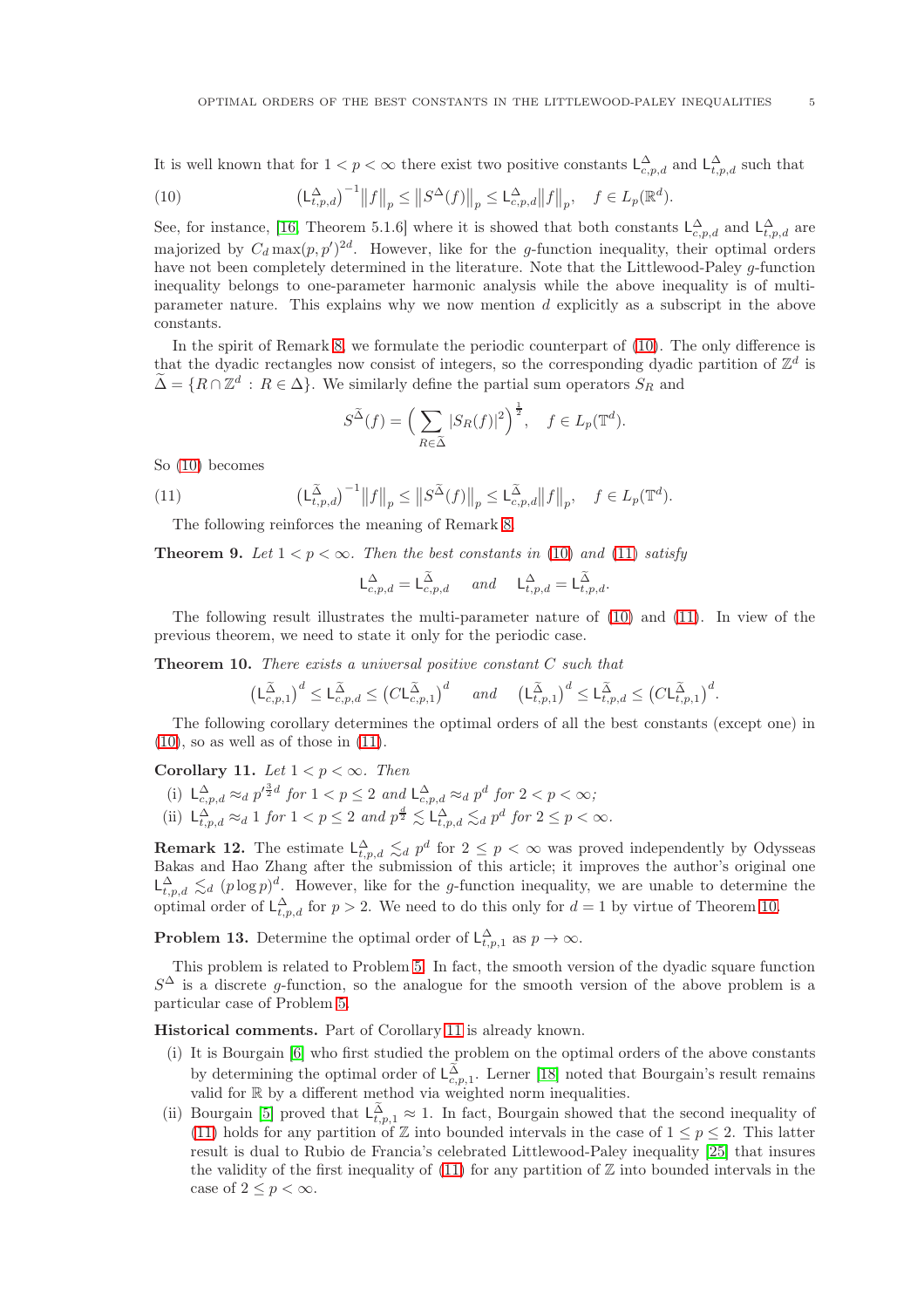#### 6 QUANHUA XU

- (iii) Bakas [\[1\]](#page-21-12) extended one of Bourgain's estimates to the higher dimensions by showing  $\mathsf{L}_{c,p,d}^{\tilde{\Delta}} \approx_d$  $p'^{\frac{3d}{2}}$  for  $1 < p \leq 2$ .
- (iv) Journé [\[17\]](#page-21-13) extended Rubio de Francia's inequality to the multi-dimensional setting without explicit estimate of the relevant constant. It is Osipov who proved the second inequality of [\(10\)](#page-4-1) for  $1 \leq p \leq 2$  and for any partition of  $\mathbb{R}^d$  into bounded rectangles. In particular, Osipov's result implies  $\mathsf{L}^{\Delta}_{t,p,d} \approx_d 1$  for  $1 < p \leq 2$ .
- (v) The estimate  $p^{\frac{d}{2}} \lesssim L_{t,p,d}^{\Delta}$  for  $2 \leq p < \infty$  easily follows from the optimal order of the best constant in the Khintchine inequality for  $p > 2$ ; on the other hand, Pichorides [\[22\]](#page-21-14) proved  $\mathsf{L}^{\widetilde{\Delta}}_{t,p,1} \lesssim p \log p$  for  $2 \leq p < \infty$ .

## 2. A variant of de Leeuw's multiplier theorem

<span id="page-5-0"></span>In this section we give a variant of de Leeuw's classical transference theorem on Fourier multipliers on  $\mathbb{R}^d$  and  $\mathbb{T}^d$ , see [\[11\]](#page-21-15) and [\[29,](#page-22-3) Chapter VII.3].

We begin by fixing some notation. Given  $z = (z_1, \dots, z_d) \in \mathbb{T}^d$  and  $m = (m_1, \dots, m_d) \in \mathbb{Z}^d$  let  $z^m = (z_1^{m_1}, \dots, z_d^{m_d})$ . We identify  $\mathbb{T}^d$  with the cube  $\mathbb{I}^d = [-\frac{1}{2}, \frac{1}{2})^d \subset \mathbb{R}^d$  via  $z =$  $(e^{2\pi i x_1}, \dots, e^{2\pi i x_d}) \leftrightarrow x = (x_1, \dots, x_d)$ , and accordingly the functions on  $\mathbb{T}^d$  with the 1-periodic functions on  $\mathbb{R}^d$ .

Let  $X, Y$  be two Banach spaces and  $B(X, Y)$  the space of continuous linear operators from X to Y. Given a function  $\varphi : \mathbb{R}^d \to B(X, Y)$ , let  $T_{\varphi}$  be the Fourier multiplier formally defined by  $\widehat{T_{\varphi}(f)}(\xi) = \varphi(\xi)\widehat{f}(\xi)$  for  $\xi \in \mathbb{R}^d$  and  $f \in L_p(\mathbb{R}^d; X)$ ; similarly, define the Fourier multiplier  $M_{\varphi}$ in the periodic case when  $\varphi$  is restricted to  $\mathbb{Z}^d$ , namely,  $\widehat{M_{\varphi}(f)}(m) = \varphi(m)\widehat{f}(m)$  for  $m \in \mathbb{Z}^d$  and  $f \in L_p(\mathbb{T}^d; X)$ . Here given a measure space  $(\Omega, \mu)$ ,  $L_p(\Omega; X)$  denote the space of p-integrable functions from  $\Omega$  to X.

We will assume that the symbol  $\varphi$  satisfies the following conditions:

- (H<sub>1</sub>) for every  $a \in X$ ,  $\varphi(\cdot)(a)$  is a measurable function from  $\mathbb{R}^d$  to Y, and  $\varphi$  is bounded, i.e.,  $M = \sup_{\xi \in \mathbb{R}^d} \|\varphi(\xi)\|_{B(X,Y)} < \infty;$
- (H<sub>2</sub>) there exists a partition  $\mathcal{R}$  of  $\mathbb{R}^d$  into bounded rectangles such that  $\varphi$  is strongly continuous on every  $R \in \mathcal{R}$ , i.e.,  $\varphi(\cdot)(a)$  is continuous from R to Y for every  $a \in X$ ;
- $(H_3)$  for every  $a \in X$  and every  $R \in \mathcal{R}$  the range of the restriction of  $\varphi(\cdot)(a)$  to R is contained in a finite dimensional subspace of  $Y$ ;
- (H<sub>4</sub>) for every  $1 < p < \infty$  and every  $a \in X$  there exists a constant  $C_{p,a}$  such that

<span id="page-5-1"></span>
$$
||T_{\varphi}(af)||_{L_p(\mathbb{R}^d;Y)} \leq C_{p,a}||f||_{L_p(\mathbb{R}^d)}
$$

for all compactly supported  $C^{\infty}$  functions f on  $\mathbb{R}^d$ .

The last condition implies that  $T_{\varphi}(f)$  is well-defined and belongs to  $L_p(\mathbb{R}^d;Y)$  for any compactly supported  $C^{\infty}$  function f with values in a finite dimensional subspace of X.

We are interested in the best constants  $\alpha$  and  $\beta$  in the following inequalities

(12) 
$$
\alpha^{-1} \|f\|_{L_p(\mathbb{R}^d;X)} \le \|T_\varphi(f)\|_{L_p(\mathbb{R}^d;Y)} \le \beta \|f\|_{L_p(\mathbb{R}^d;X)}
$$

for all compactly supported  $C^{\infty}$  functions f on  $\mathbb{R}^d$  with values in a finite dimensional subspace of X. Obviously, if it is finite,  $\beta$  is equal to the norm of  $T_{\varphi}$  as a map from  $L_p(\mathbb{R}^d;X)$  to  $L_p(\mathbb{R}^d;Y)$ ; we will denote this norm simply by  $||T_{\varphi}||_{p\to p}$ . Similarly and by a slight abuse of notation, if  $\alpha$  is finite, we will denote it by  $||T_{\varphi}^{-1}||_{p\to p}$  which is the norm of  $T_{\varphi}^{-1}$  from the image of  $T_{\varphi}$  in  $L_p(\mathbb{R}^d; Y)$ to  $L_p(\mathbb{R}^d;X)$ .

We will also consider the periodic version of [\(12\)](#page-5-1), the corresponding constants will be denoted by  $||M_{\varphi}||_{p\to p}$  and  $||M_{\varphi}^{-1}||_{p\to p}$  which are the best constants such that

<span id="page-5-2"></span>(13) 
$$
||M_{\varphi}^{-1}||_{p\to p}^{-1} ||f||_{L_p(\mathbb{T}^d;X)} \leq ||M_{\varphi}(f)||_{L_p(\mathbb{R}^d;Y)} \leq ||M_{\varphi}||_{p\to p} ||f||_{L_p(\mathbb{T}^d;X)}
$$

for all trigonometric polynomials  $f$  with coefficients in  $X$ .

We make the convention that if one of the inequalities in [\(12\)](#page-5-1) and [\(13\)](#page-5-2) does not hold, the corresponding constant is understood to be infinite.

<span id="page-5-3"></span>Theorem 14. Let  $1 < p < \infty$ .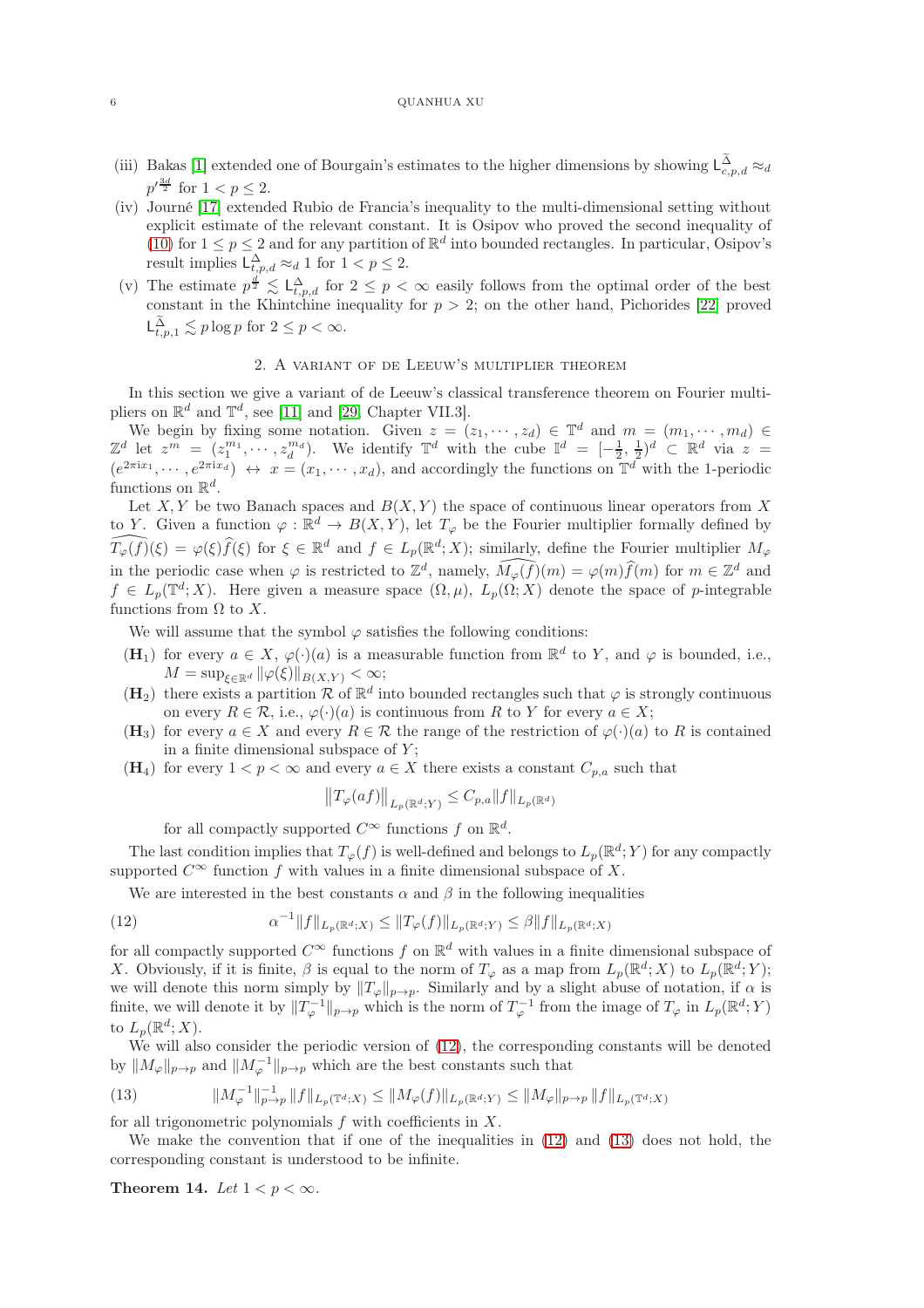(i) Assume that  $\varphi$  is strongly continuous at every  $m \in \mathbb{Z}^d$ . Then

$$
||M_{\varphi}||_{p\to p} \le ||T_{\varphi}||_{p\to p} \quad \text{and} \quad ||M_{\varphi}^{-1}||_{p\to p} \le ||T_{\varphi}^{-1}||_{p\to p}.
$$

(ii) Given  $t > 0$  define  $\varphi^{(t)}$  by  $\varphi^{(t)}(\xi) = \varphi(t\xi)$ . Then

$$
||T_{\varphi}||_{p\to p} \le \liminf_{t\to 0} ||M_{\varphi^{(t)}}||_{p\to p} \quad \text{and} \quad ||T_{\varphi}^{-1}||_{p\to p} \le \liminf_{t\to 0} ||M_{\varphi^{(t)}}^{-1}||_{p\to p}.
$$

We will adapt de Leeuw's arguments. Note, however, that de Leeuw's proof depends on a duality argument that does not seem to extend to our setting. Instead, we establish a direct link between  $T_{\varphi}$  and  $M_{\varphi}$  as in Lemma [16](#page-6-0) below.

The following lemma is a well known elementary fact (see [\[29,](#page-22-3) Lemma VII.3.9]).

<span id="page-6-1"></span>**Lemma 15.** Let  $f \in L_1(\mathbb{T}^d)$ . Then

$$
\lim_{t \to \infty} \int_{\mathbb{R}^d} f(x) \mathbb{H}_t(x) dx = \int_{\mathbb{T}^d} f(z) dz.
$$

The following expresses the periodic Fourier multiplier  $M_{\varphi}$  in terms of the Euclidean  $T_{\varphi}$ .

<span id="page-6-0"></span>**Lemma 16.** Assume that  $\varphi$  is strongly continuous at every point  $m \in \mathbb{Z}^d$ . Let P be a trigonometric polynomial with coefficients in X. Then

$$
\lim_{t \to 0} (4\pi pt)^{\frac{d}{2p}} \|T_{\varphi}(P\widehat{\mathbb{H}_t})\|_{L_p(\mathbb{R}^d;Y)} = \|M_{\varphi}(P)\|_{L_p(\mathbb{T}^d;Y)}
$$

.

*Proof.* By approximation, we can assume that  $\varphi$  is compactly supported. Let

$$
P(z) = \sum_{m} a_m z^m, \quad a_m \in X.
$$

Then

$$
\widehat{P\,\mathbb{H}_t}(\xi) = \sum_m a_m \mathbb{H}_t(\xi - m).
$$

Thus

$$
T_{\varphi}(P \widehat{\mathbb{H}_t})(x) = \sum_{m} \int_{\mathbb{R}^d} \varphi(\xi)(a_m) \mathbb{H}_t(\xi - m) e^{2\pi i \xi \cdot x} d\xi
$$
  

$$
= M_{\varphi}(P)(x) \widehat{\mathbb{H}_t}(x) + \sum_{m} \int_{\mathbb{R}^d} (\varphi(\xi) - \varphi(m))(a_m) \mathbb{H}_t(\xi - m) e^{2\pi i \xi \cdot x} d\xi
$$
  

$$
\stackrel{\text{def}}{=} M_{\varphi}(P)(x) \widehat{\mathbb{H}_t}(x) + \sum_{m} f_{m,t}(x).
$$

Recall that  $\widehat{\mathbb{H}_t}(x) = e^{-4\pi^2 t|x|^2}$ . Letting  $s = (16\pi^2 pt)^{-1}$  and using Lemma [15,](#page-6-1) we get

$$
\lim_{t \to 0} (4\pi pt)^{\frac{d}{2}} \int_{\mathbb{R}^d} \|M_{\varphi}(P)(x)\widehat{\mathbb{H}_t}(x)\|_{Y}^p dx = \lim_{s \to \infty} \int_{\mathbb{R}^d} \|M_{\varphi}(P)(x)\|_{Y}^p \mathbb{H}_s(x) dx = \|M_{\varphi}(P)\|_{L_p(\mathbb{T}^d;Y)}^p.
$$

Thus it remains to show that

(14) 
$$
\lim_{t \to 0} (4\pi pt)^{\frac{d}{2p}} ||f_{m,t}||_{L_p(\mathbb{R}^d;Y)} = 0, \quad \forall m.
$$

Choose  $q \in (1, \infty)$  and  $\theta \in (0, 1)$  such that  $\frac{1}{p} = \frac{1-\theta}{2} + \frac{\theta}{q}$ . Then

<span id="page-6-2"></span>
$$
(4\pi pt)^{\frac{d}{2p}} \|f_{m,t}\|_{L_p(\mathbb{R}^d;Y)} \le \left[ (4\pi pt)^{\frac{d}{4}} \|f_{m,t}\|_{L_2(\mathbb{R}^d;Y)} \right]^{1-\theta} \left[ (4\pi pt)^{\frac{d}{2q}} \|f_{m,t}\|_{L_q(\mathbb{R}^d;Y)} \right]^{\theta}.
$$

By  $(H_1)$  and  $(H_4)$ ,

$$
||f_{m,t}||_{L_q(\mathbb{R}^d;Y)} \le (C_{q,a_m} + M||a_m||_X) ||z^m \widehat{\mathbb{H}_t}||_{L_q(\mathbb{R}^d)} = (C_{q,a_m} + M||a_m||_X) ||\widehat{\mathbb{H}_t}||_{L_q(\mathbb{R}^d)}.
$$

It follows that

$$
\sup_{t>0} (4\pi pt)^{\frac{d}{2q}} \left\| f_{m,t} \right\|_{L_q(\mathbb{R}^d;Y)} < \infty.
$$

Let us treat the part on the  $L_2$ -norm. Since we have assumed that  $\varphi$  is compactly supported, by  $(H<sub>3</sub>)$ , we can further assume that Y is finite dimensional, so isomorphic to a Hilbert space. Thus by the Plancherel identity, there exists a constant  $C$ , depending on  $a_m$  and Y, such that

$$
||f_{m,t}||_{L_2(\mathbb{R}^d;Y)}^2 \leq C^2 \int_{\mathbb{R}^d} ||(\varphi(\xi) - \varphi(m))(a_m)||_Y^2 \mathbb{H}_t(\xi - m)^2 d\xi.
$$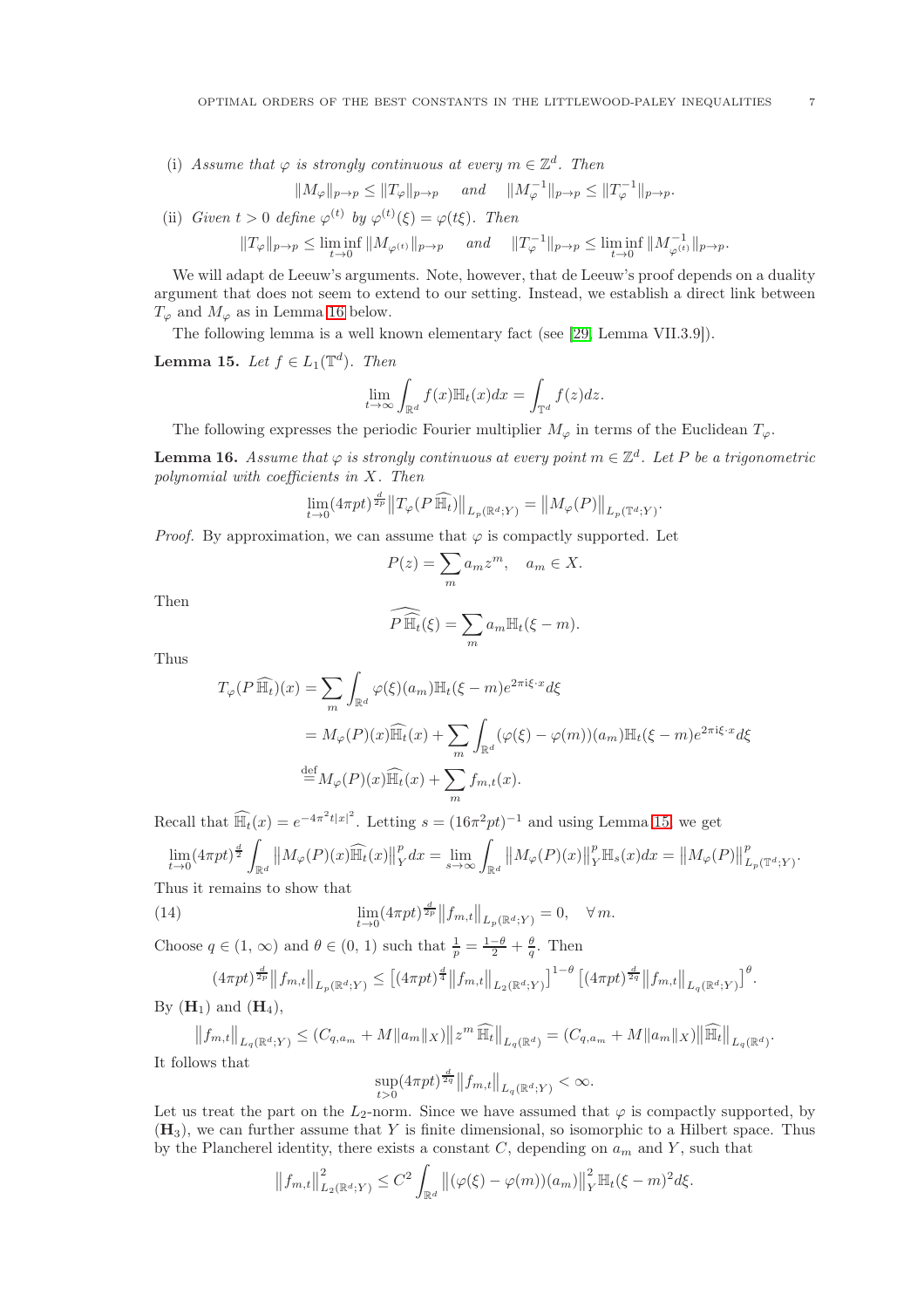Given  $\varepsilon > 0$ , the strong continuity of  $\varphi$  at m implies that there exists  $\delta > 0$  such that  $\|(\varphi(\xi) - \xi)\|$  $\left|\varphi(m)\right|_{\mathcal{H}} < \varepsilon$  whenever  $|\xi - m| < \delta$ . Thus by  $(\mathbf{H}_1)$ ,

$$
(4\pi pt)^{\frac{d}{2}} \int_{\mathbb{R}^d} ||(\varphi(\xi) - \varphi(m))(a_m)||_Y^2 \mathbb{H}_t(\xi - m)^2 d\xi
$$
  
\n
$$
\leq \varepsilon^2 (4\pi pt)^{\frac{d}{2}} \int_{|\xi - m| < \delta} \mathbb{H}_t(\xi - m)^2 d\xi + (2M ||a_m||_X)^2 (4\pi pt)^{\frac{d}{2}} \int_{|\xi - m| \geq \delta} \mathbb{H}_t(\xi - m)^2 d\xi
$$
  
\n
$$
\lesssim_{p,d} \varepsilon^2 + (2M ||a_m||_X)^2 \int_{|\xi| \geq \frac{\delta}{\sqrt{2t}}} e^{-|\xi|^2} d\xi.
$$

Therefore,

$$
\limsup_{t \to 0} (4\pi pt)^{\frac{d}{4}} ||f_{m,t}||_{L_2(\mathbb{R}^d;Y)} \lesssim_{p,d} C\varepsilon.
$$

As  $\varepsilon$  is arbitrary, combining the above estimates, we deduce [\(14\)](#page-6-2).

Conversely, we can estimate  $T_{\varphi}$  in terms of  $M_{\varphi}$ .

<span id="page-7-0"></span>**Lemma 17.** Let  $f : \mathbb{R}^d \to X$  be a  $C^{\infty}$  function with compact support and define the periodization of  $\widetilde{f}_t$ :

$$
\widetilde{f}_t(x) = \sum_{m \in \mathbb{Z}^d} f_t(x+m), \quad x \in \mathbb{R}^d.
$$

Viewing  $\tilde{f}_t$  as a function on  $\mathbb{T}^d$ , we have

$$
\lim_{t \to 0} t^{\frac{d}{p'}} \big\| M_{\varphi^{(t)}}(\widetilde{f}_t) \big\|_{L_p(\mathbb{T}^d;Y)} = \big\| T_{\varphi}(f) \big\|_{L_p(\mathbb{R}^d;Y)}
$$

.

*Proof.* The Fourier series of  $\tilde{f}_t$  is given by

$$
\widetilde{f}_t(x) = \sum_{m \in \mathbb{Z}^d} \widehat{f}(tm) e^{2\pi i m \cdot x}.
$$

Thus

$$
\lim_{t \to 0} t^d M_{\varphi^{(t)}}(\tilde{f}_t)(tx) = \lim_{t \to 0} t^d \sum_{m \in \mathbb{Z}^d} \varphi(tm) \hat{f}(tm) e^{2\pi i tm \cdot x}
$$

$$
= \int_{\mathbb{R}^d} \varphi(\xi) \hat{f}(\xi) e^{2\pi i \xi \cdot x} d\xi = T_{\varphi}(f)(x),
$$

where we have used  $(H_2)$  to insure that the above integral exists in Riemann's sense. Let  $\eta$  be a nonnegative continuous function with compact support on  $\mathbb{R}^d$  such that

$$
\eta(0) = 1
$$
 and  $\sum_{m \in \mathbb{Z}^d} \eta(x+m)^p = 1$ 

(see [\[29,](#page-22-3) Lemma VII.3.21]). Then

$$
\lim_{t \to 0} t^d M_{\varphi^{(t)}}(\tilde{f}_t)(tx)\eta(tx) = T_{\varphi}(f)(x).
$$

Thus

$$
||T_{\varphi}(f)||_{L_p(\mathbb{R}^d;Y)} = \lim_{t \to 0} t^d ||M_{\varphi^{(t)}}(\widetilde{f}_t)(t \cdot) \eta(t \cdot)||_{L_p(\mathbb{R}^d;Y)}.
$$

However,

$$
\begin{aligned}\n\left\|M_{\varphi^{(t)}}(\widetilde{f}_{t})(t\cdot)\eta(t\cdot)\right\|_{L_{p}\left(\mathbb{R}^{d};Y\right)}^{p} &=t^{-d}\int_{\mathbb{R}^{d}}\left\|M_{\varphi^{(t)}}(\widetilde{f}_{t})(x)\right\|_{Y}^{p}\eta(x)^{p}dx \\
&=t^{-d}\sum_{m\in\mathbb{Z}^{d}}\int_{\mathbb{I}^{d}}\left\|M_{\varphi^{(t)}}(\widetilde{f}_{t})(x)\right\|_{Y}^{p}\eta(x+m)^{p}dx \\
&=t^{-d}\left\|M_{\varphi^{(t)}}(\widetilde{f}_{t})\right\|_{L_{p}\left(\mathbb{T}^{d};Y\right)}^{p}.\n\end{aligned}
$$

We then deduce the desired assertion.  $\hfill \square$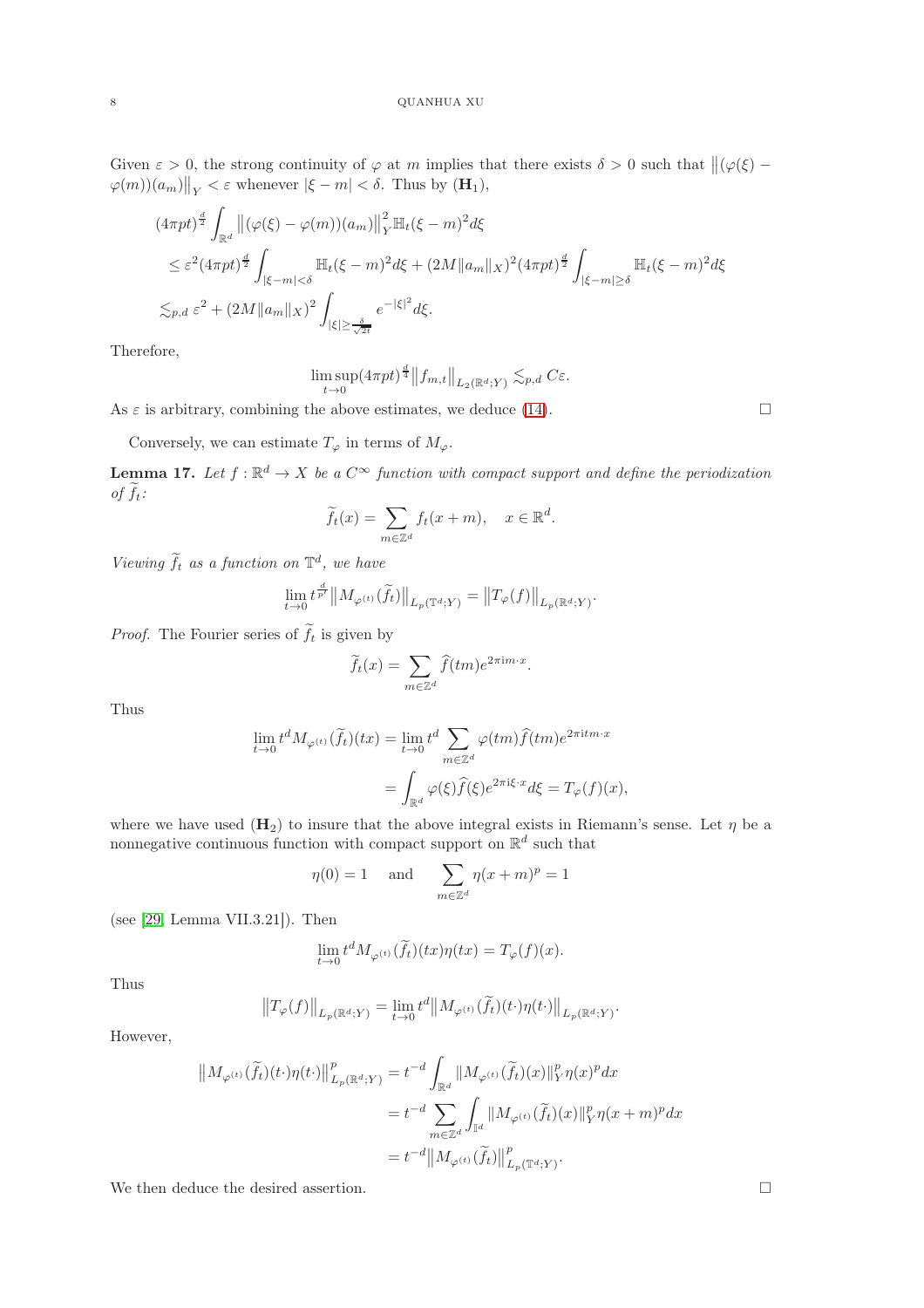*Proof of Theorem [14.](#page-5-3)* (i) Let P be a trigonometric polynomial with coefficients in X. By Lemma [16](#page-6-0) and Lemma [15](#page-6-1)

$$
||M_{\varphi}(P)||_{L_p(\mathbb{T}^d;Y)} \leq ||T_{\varphi}||_{p \to p} \lim_{t \to 0} (4\pi pt)^{\frac{d}{2p}} ||P \widehat{\mathbb{H}_t}||_{L_p(\mathbb{R}^d;Y)}
$$
  
=  $||T_{\varphi}||_{p \to p} ||P||_{L_p(\mathbb{T}^d;Y)},$ 

whence  $||M_{\varphi}||_{p\to p} \le ||T_{\varphi}||_{p\to p}$ . The second inequality  $||M_{\varphi}^{-1}||_{p\to p} \le ||T_{\varphi}^{-1}||_{p\to p}$  is proved in the same way.

(ii) We use Lemma [17](#page-7-0) for this part. Let  $f$  be a compactly supported function with values in a finite dimensional subspace of X. Then for t sufficiently small,  $f_t$  is supported in the cube  $\mathbb{I}^d$ , so  $f_t = f_t$ . Thus

$$
\begin{aligned} \left\|M_{\varphi^{(t)}}(\widetilde{f}_{t})\right\|_{L_{p}\left(\mathbb{T}^{d};Y\right)} &\leq\left\|M_{\varphi^{(t)}}\right\|_{p\rightarrow p}\left\|\widetilde{f}_{t}\right\|_{L_{p}\left(\mathbb{T}^{d};Y\right)}\\ &=\left\|M_{\varphi^{(t)}}\right\|_{p\rightarrow p}\left\|f_{t}\right\|_{L_{p}\left(\mathbb{R}^{d};Y\right)}\\ &=t^{-\frac{d}{p'}}\|M_{\varphi^{(t)}}\|_{p\rightarrow p}\left\|f\right\|_{L_{p}\left(\mathbb{R}^{d};Y\right)} \end{aligned}
$$

Therefore, by Lemma [17](#page-7-0) ,

$$
\left\|T_{\varphi}(f)\right\|_{L_{p}\left(\mathbb{R}^{d};Y\right)}\leq \liminf_{t\to 0}\left\|M_{\varphi^{(t)}}\right\|_{p\to p}\left\|f\right\|_{L_{p}\left(\mathbb{R}^{d};Y\right)},
$$

whence

$$
||T_{\varphi}||_{p\to p}\leq \liminf_{t\to 0}||M_{\varphi^{(t)}}||_{p\to p}.
$$

We show similarly the other inequality of part (ii).  $\Box$ 

<span id="page-8-1"></span>**Remark 18.** Some of the hypotheses  $(H_1)$ – $(H_4)$  can be weakened for the validity of Theorem [14.](#page-5-3) We have seen in the proof of Lemma [17](#page-7-0) that  $(H_2)$  can be replaced by the Riemann integrability of the function  $\xi \mapsto \varphi(\xi) \widehat{f}(\xi) e^{2\pi i \xi \cdot x}$  for every compactly supported  $C^{\infty}$  function f. On the other hand, the proof of Lemma [16](#page-6-0) shows that  $(H_3)$  is unnecessary if Y is isomorphic to a Hilbert space.

If the function  $\varphi$  is strongly continuous, Theorem [14](#page-5-3) can be reformulated as follows: the norms  $||T_{\varphi}||_{p\to p}$  and  $||T_{\varphi}^{-1}||_{p\to p}$  coincide with the corresponding ones when  $\mathbb{R}^d$  is viewed as a discrete group (see [\[11\]](#page-21-15) for more details). We then obtain the following corollary as in [\[11\]](#page-21-15):

<span id="page-8-2"></span>**Corollary 19.** Let  $\varphi : \mathbb{R}^d \to B(X, Y)$  be a strongly continuous function. Let  $\psi$  be the restriction of  $\varphi$  to  $\mathbb{R}^k \subset \mathbb{R}^d$  for some  $k < d$ . Consider the Fourier multiplier  $T_{\psi}$  from  $L_p(\mathbb{R}^k; X)$  to  $L_p(\mathbb{R}^k; Y)$ . Then

$$
||T_{\psi}||_{p\to p} \le ||T_{\varphi}||_{p\to p}
$$
 and  $||T_{\psi}^{-1}||_{p\to p} \le ||T_{\varphi}^{-1}||_{p\to p}$ .

### 3. Proofs of Theorem [2](#page-1-1) and Corollary [3](#page-2-2)

As described in the historical comments of subsection [1.1,](#page-0-2) we need only to show Theorem [2](#page-1-1) (ii) for  $p < 2$ . We start the proof by some preliminaries. In the sequel, Q will denote a cube of  $\mathbb{R}^d$ (with sides parallel to the axes),  $|Q|$  and  $\ell(Q)$  being respectively its volume and side length. For a locally integrable function  $f$  on  $\mathbb{R}^d$  we let  $\langle f \rangle_Q$  denote the mean of  $f$  over  $Q$ :

$$
\langle f \rangle_Q = \frac{1}{|Q|} \int_Q f(x) dx.
$$

As mentioned before, part (i) of Theorem [2](#page-1-1) for  $p \leq 2$  is proved by singular integrals. We state this result as a lemma for later use.

<span id="page-8-0"></span>**Lemma 20.** Let  $\varphi \in \mathcal{H}_{\varepsilon,\delta}$  and  $f \in H_p(\mathbb{R}^d)$  with  $1 \leq p \leq 2$ . Then

$$
||G^{\varphi}(f)||_p \lesssim_{d,\varepsilon,\delta} ||f||_{H_p}.
$$

Indeed, consider the Hilbert space valued kernel K defined by  $K(x) = {\varphi_t(x)}_{t>0}$  for  $x \in \mathbb{R}^d$ , that is, K is a function from  $\mathbb{R}^d$  to  $L_2(\mathbb{R}_+)$ , where  $\mathbb{R}_+$  is equipped with the measure  $\frac{dt}{t}$ . We use  $K$  to denote the associated singular integral too:

$$
K(f) = \int_{\mathbb{R}} K(x - y) f(y) dy.
$$

.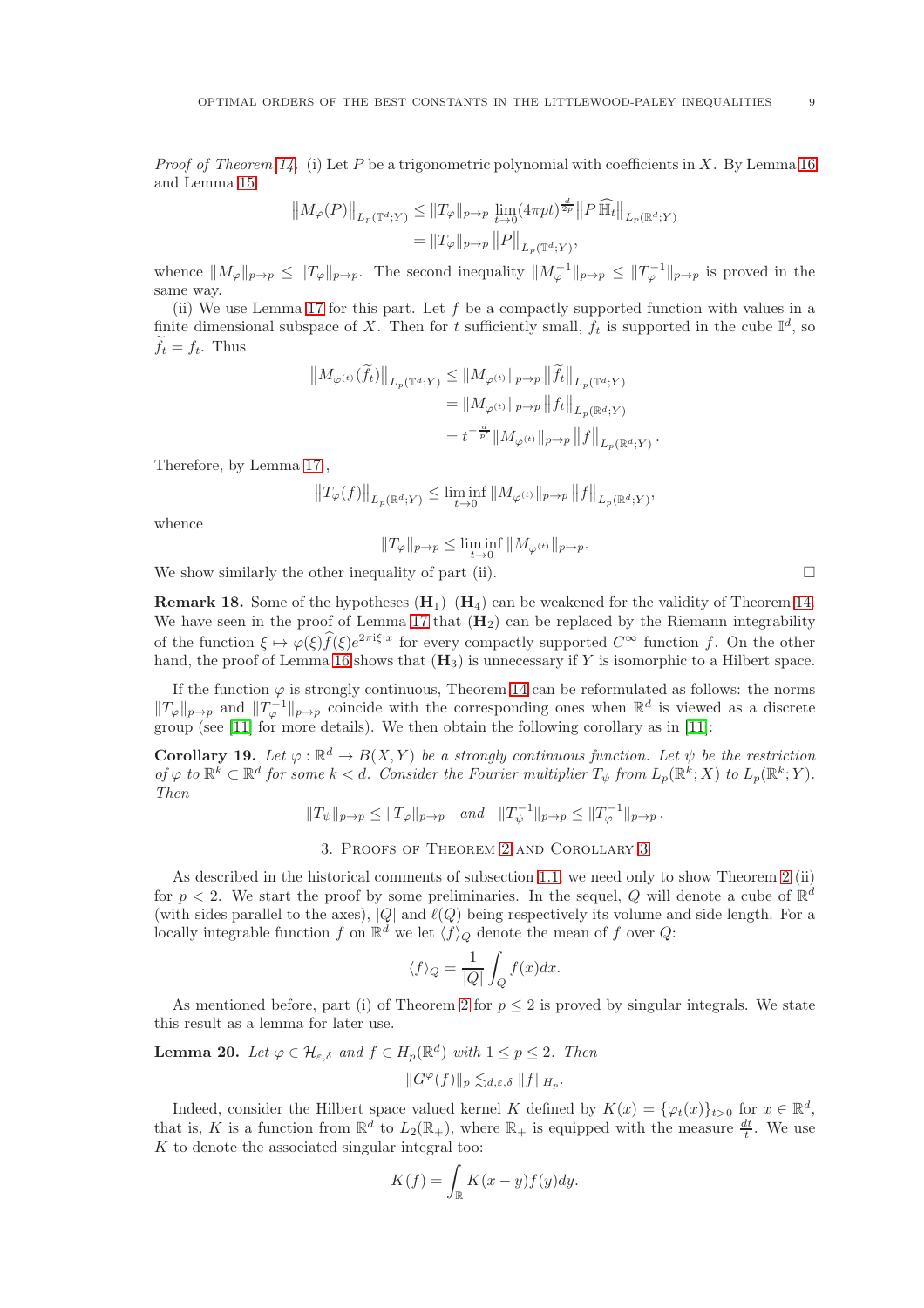Then

$$
G^{\varphi}(f)(x) = \|K(f)(x)\|_{L_2(\mathbb{R}_+)}, \quad x \in \mathbb{R}^d.
$$

It is easy to show that  $K$  satisfies the following regularities (see below for a proof):

<span id="page-9-0"></span>
$$
(15) \quad ||K(x)||_{L_2(\mathbb{R}_+)} \lesssim_{\varepsilon} \frac{1}{|x|^d} \quad \text{and} \quad ||K(x+z) - K(x)||_{L_2(\mathbb{R}_+)} \lesssim_{\varepsilon, \delta} \frac{|z|^\delta}{|x|^{d+\delta}}, \quad x, z \in \mathbb{R}^d, \ |x| > 2|z|.
$$

Thus the lemma follows from the  $L_2$ -boundedness of K and the Calderón-Zygmund theory.

We will need a reinforcement of the previous lemma for Wilson's intrinsic square functions defined by

$$
S_{\varepsilon,\delta}(f)(x) = \Big(\int_{|y-x|
$$

This square function can also be expressed as a singular integral operator. Let the cone  $\Gamma =$  $\{(y,t)\in\mathbb{R}^{d+1}_+: |y| be equipped with the measure  $\frac{dydt}{t^{d+1}}$ . Let X be the Banach space of square$ integrable functions on Γ with values in  $\ell_{\infty}(\mathcal{H}_{\varepsilon,\delta})$ :

$$
X=L_2\big(\Gamma;\ell_\infty(\mathcal{H}_{\varepsilon,\delta})\big).
$$

This time, the convolution kernel K is an X-valued kernel: for  $x \in \mathbb{R}^d$ ,  $K(x)$  is defined as follows:

$$
K(x): \Gamma \to \ell_\infty(\mathcal{H}_{\varepsilon,\delta}), \quad (y,t) \mapsto \{\varphi_t(x+y)\}_{\varphi \in \mathcal{H}_{\varepsilon,\delta}}.
$$

Then

$$
S_{\varepsilon,\delta}(f)(x) = \|K(f)(x)\|_X, \quad x \in \mathbb{R}^d.
$$

Let us show that this new kernel K satisfies [\(15\)](#page-9-0) too. By  $(3)$ , we have

$$
||K(x)||_{X}^{2} = \int_{\Gamma} \sup_{\varphi \in \mathcal{H}_{\varepsilon,\delta}} |\varphi_{t}(x+y)|^{2} \frac{dy dt}{t^{d+1}}
$$
  
\n
$$
\leq \int_{\Gamma} \left[ \frac{1}{t^{d}} \frac{1}{\left(1 + \frac{|x+y|}{t}\right)^{d+\varepsilon}} \right]^{2} \frac{dy dt}{t^{d+1}}
$$
  
\n
$$
\lesssim_{d,\varepsilon} \int_{0}^{\infty} \left[ \frac{1}{t^{d}} \frac{1}{\left(1 + \frac{|x|}{t}\right)^{d+\varepsilon}} \right]^{2} \frac{dt}{t} \lesssim_{d,\varepsilon} \frac{1}{|x|^{2d}}.
$$

This gives the first estimate of [\(15\)](#page-9-0). For the second, let  $x, z \in \mathbb{R}^d$  with  $|x| > 2|z|$ . Applying [\(3\)](#page-1-3) once more, we get

$$
\left\|K(x+z)-K(x)\right\|_X^2\lesssim_{\varepsilon,\delta} \int_{\Gamma}\big[\frac{1}{t^{d+\delta}}\,\frac{|z|^\delta}{\left(1+\frac{|x+y|}{t}\right)^{d+\varepsilon+\delta}}\big]^2\,\frac{dy\,dt}{t^{d+1}}\lesssim_{d,\varepsilon,\delta} \frac{|z|^{2\delta}}{|x|^{2(d+\delta)}}.
$$

By [\[31\]](#page-22-4),  $S_{\varepsilon,\delta}$  is bounded on  $L_2(\mathbb{R}^d)$ . Thus we deduce the following

<span id="page-9-1"></span>Lemma 21. Let  $1 \leq p \leq 2$ . Then

$$
||S_{\varepsilon,\delta}(f)||_p \lesssim_{d,\varepsilon,\delta} ||f||_{H_p}, \quad f \in H_p(\mathbb{R}^d).
$$

Our proof of Theorem [2](#page-1-1) (ii) for  $p < 2$  is modelled on Mei's argument [\[19\]](#page-21-16) (see also the proof of Theorem 1.3 of [\[33\]](#page-22-5)). We will need a variant of the usual BMO space. For any locally integrable function  $f$  on  $\mathbb{R}^d$  define

$$
f^{\sharp}(x) = \sup_{x \in Q} \left( \frac{1}{|Q|} \int_{Q} |f(x) - \langle f \rangle_{Q}|^{2} dx \right)^{\frac{1}{2}},
$$

and for  $2 < q \leq \infty$  let

$$
\mathrm{BMO}_{q}(\mathbb{R}^d) = \left\{ f : f^{\sharp} \in L_q(\mathbb{R}^d) \right\} \text{ and } ||f||_{\mathrm{BMO}_q} = ||f^{\sharp}||_q.
$$

Note that  $\text{BMO}_{\infty}(\mathbb{R}^d)$  coincides with the usual  $\text{BMO}(\mathbb{R}^d)$ .

The BMO space is closely related to Carleson measures via the following maximal function

$$
C^{\varphi}(f)(x) = \sup_{x \in Q} \left( \frac{1}{|Q|} \int_{T(Q)} |\varphi_t * f(y)|^2 \, \frac{dy \, dt}{t} \right)^{\frac{1}{2}},
$$

where  $T(Q) = Q \times (0, \ell(Q)) \subset \mathbb{R}^{d+1}_+$ .

The following inequality is known, it can be shown by adapting the proof of [\[28,](#page-21-17) Theorem IV.4.3].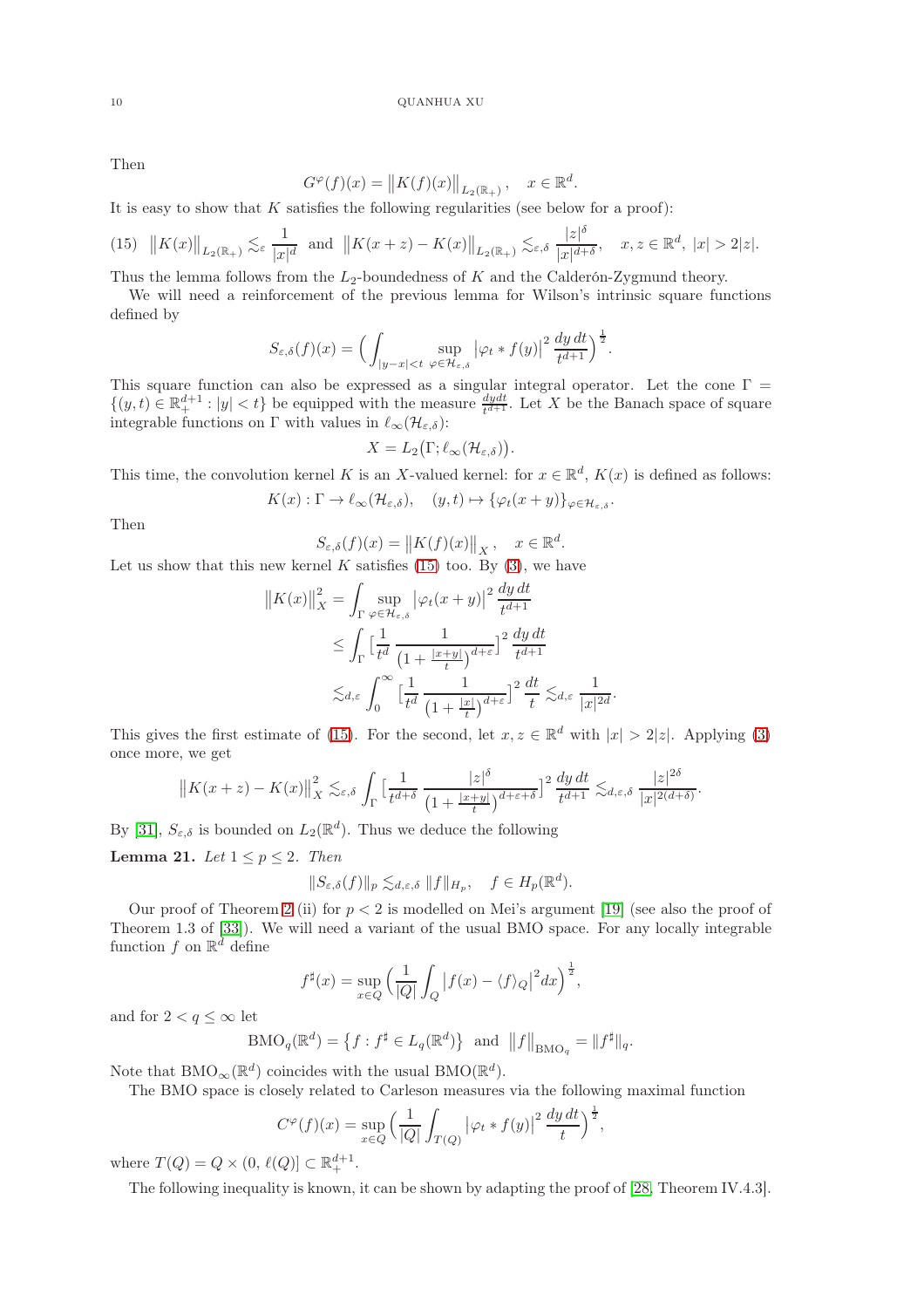<span id="page-10-1"></span>**Lemma 22.** Let  $\varphi \in \mathcal{H}_{\varepsilon,\delta}$  and f be any nice function on  $\mathbb{R}^d$ . Then  $C^{\varphi}(f) \lesssim_{d,\varepsilon,\delta} f^{\sharp}$ .

We now arrive at the key step of our argument.

<span id="page-10-2"></span>**Lemma 23.** Let  $\varphi, \psi \in \mathcal{H}_{\varepsilon,\delta}$  satisfy [\(4\)](#page-1-4). Let  $1 \leq p < 2$ . Then

$$
\Big| \int_{\mathbb{R}^d} fg \Big| \lesssim_{d,\varepsilon,\delta} \|G^\varphi(f)\|_p^{\frac{p}{2}} \|f\|_{H_p}^{1-\frac{p}{2}} \|g\|_{\textnormal{BMO}_{p'}}
$$

for any sufficiently nice functions  $f \in H_p(\mathbb{R}^d)$  and  $g \in \text{BMO}_{p'}(\mathbb{R}^d)$ .

*Proof.* Fix (sufficiently nice) functions  $f \in H_p(\mathbb{R}^d)$  and  $g \in BMO_{p'}(\mathbb{R}^d)$ . We need to consider a truncated version of  $G^{\varphi}(f)$ :

(16) 
$$
G(x,t) = \left(\int_t^{\infty} |\varphi_s * f(x)|^2 \frac{ds}{s}\right)^{\frac{1}{2}}, \quad x \in \mathbb{R}^d, t \ge 0.
$$

By approximation, we can assume that  $G(x, t)$  never vanishes. By [\(4\)](#page-1-4), we have

<span id="page-10-0"></span>
$$
\int_{\mathbb{R}^d} fg = \int_{\mathbb{R}^{d+1}_+} \varphi_t * f(x) \psi_t * g(x) \frac{dx dt}{t}
$$
  
= 
$$
\int_{\mathbb{R}^{d+1}_+} \left[ \varphi_t * f(x) G(x, t)^{\frac{p-2}{2}} \right] \cdot \left[ G(x, t)^{\frac{2-p}{2}} \psi_t * g(x) \right] \frac{dx dt}{t}.
$$

Thus by the Cauchy-Schwarz inequality,

$$
\left| \int_{\mathbb{R}^d} fg \right| \leq \mathbf{A} \cdot \mathbf{B},
$$

where

$$
A^{2} = \int_{\mathbb{R}^{d+1}} G(x,t)^{p-2} |\varphi_{t} * f(x)|^{2} \frac{dx dt}{t},
$$
  

$$
B^{2} = \int_{\mathbb{R}^{d+1}} G(x,t)^{2-p} |\psi_{t} * g(x)|^{2} \frac{dx dt}{t}.
$$

The term A is estimated as follows

$$
A^{2} = -\int_{\mathbb{R}^{d}} \int_{0}^{\infty} G(x,t)^{p-2} \frac{\partial}{\partial t} \left( G(x,t)^{2} \right) dt \, dx = -2 \int_{\mathbb{R}^{d}} \int_{0}^{\infty} G(x,t)^{p-1} \frac{\partial}{\partial t} G(x,t) \, dt \, dx.
$$
  

$$
C(-t) \text{ is decreasing in } t, C(-t)^{p-1} \le C(x,0)^{p-1} = C^{\varphi}(t)(x)^{p-1}.
$$

Since  $G(\cdot, t)$  is decreasing in t,  $G(\cdot, t)^{p-1} \le G(x, 0)^{p-1} = G^{\varphi}(f)(x)^{p-1}$ . Thus

$$
A^2 \le -2 \int_{\mathbb{R}^d} G^{\varphi}(f)(x)^{p-1} \int_0^{\infty} \frac{\partial}{\partial t} G(x, t) dt dx = 2 \int_{\mathbb{R}^d} G^{\varphi}(f)(x)^p ds = 2||G^{\varphi}(f)||_p^p.
$$

The estimate of B is harder. We will need two more variants of  $S_{\varepsilon,\delta}(f)$ . The first one is defined as before for  $G(\cdot, t)$ :

$$
S(x,t)^2 = \int_t^{\infty} \int_{|y-x| < s-\frac{t}{2}} \sup_{\varphi \in \mathcal{H}_{\varepsilon,\delta}} |\varphi_s * f(y)|^2 \frac{dy\,ds}{s^{d+1}}, \quad x \in \mathbb{R}^d, \ t \ge 0.
$$

To introduce the second, let  $\mathcal{D}_k$  be the family of dyadic cubes of side length  $2^{-k}$ , and let  $c_Q$  denote the center of a cube Q. Define

$$
\mathbb{S}(x,k)^2 = \int_{\sqrt{d} \, 2^{-k}}^{\infty} \int_{|y-c_Q| < s} \sup_{\varphi \in \mathcal{H}_{\varepsilon,\delta}} |\varphi_s * f(y)|^2 \, \frac{dy \, ds}{s^{d+1}}, \quad \text{if} \quad x \in Q \in \mathcal{D}_k, \ k \in \mathbb{Z}.
$$

By definition, we have

- $\mathbb{S}(\cdot, k)$  is increasing in k;
- $\mathbb{S}(\cdot, k)$  is constant on every  $Q \in \mathcal{D}_k$ ;
- $\mathbb{S}(\cdot, -\infty) = 0$  and  $\mathbb{S}(\cdot, \infty) = S(x, 0) = S_{\varepsilon, \delta}(f)$ .

On the other hand, if  $s \ge t \ge \sqrt{d} 2^{-k}$  and  $x \in Q \in \mathcal{D}_k$ , then  $B(x, s - \frac{t}{2}) \subset B(c_Q, s)$ . Here  $B(x, r)$ denotes the ball of center  $x$  and radius  $r$ . It then follows that

 $S(\cdot, t) \leq \mathbb{S}(\cdot, k)$  on every  $Q \in \mathcal{D}_k$  whenever  $t \geq \sqrt{d} 2^{-k}$ .

Here, the crucial observation is the elementary pointwise inequality:  $G(x,t) \leq d,\varepsilon,\delta S(x,t)$ . This inequality is easily proved by the arguments of [\[31\]](#page-22-4). Indeed, by a lemma due to Uchiyama [\[30\]](#page-22-6) (see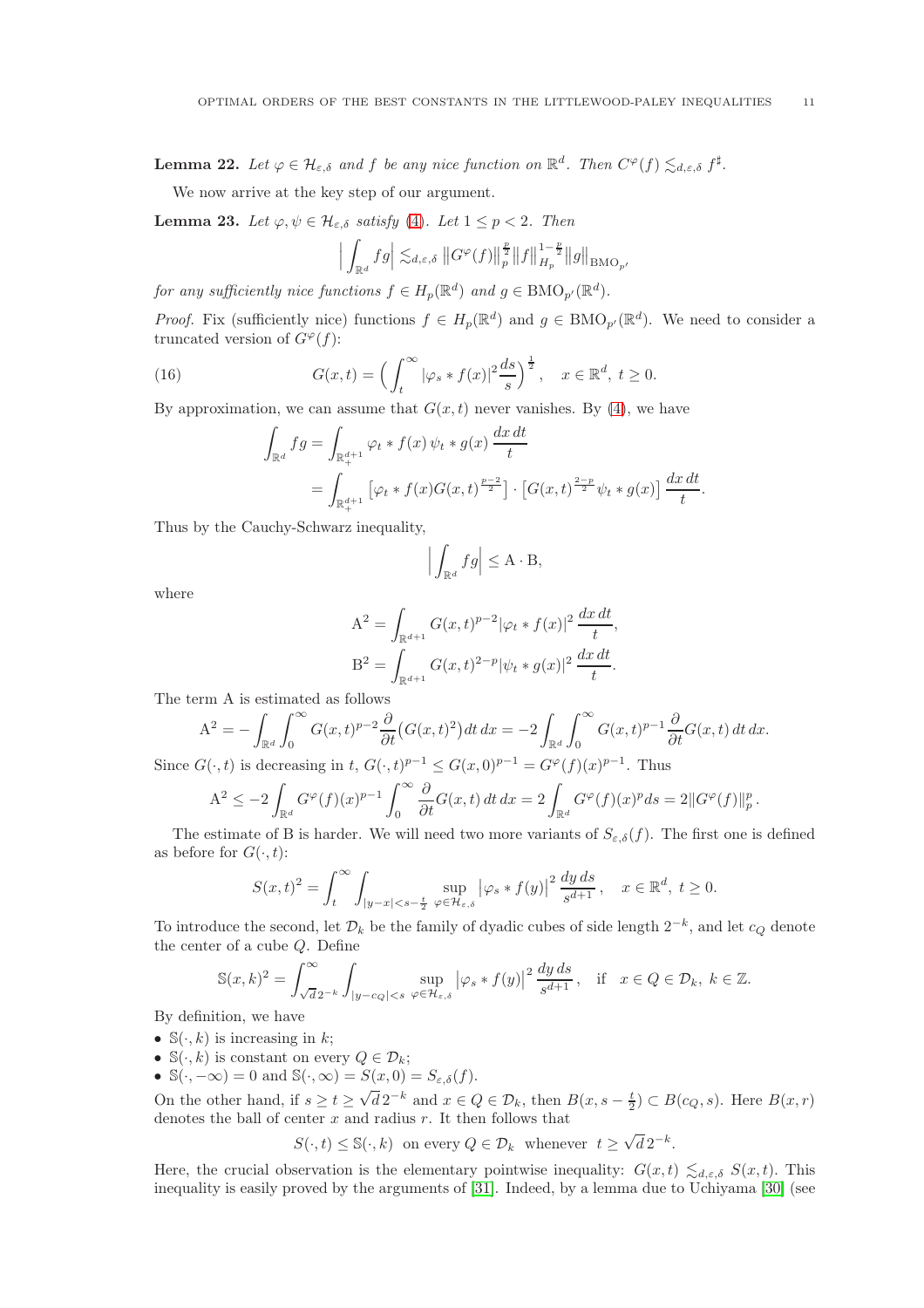also Lemma 3 of [\[31\]](#page-22-4)), we can assume that the function  $\varphi$  defining  $G(x, t)$  in [\(16\)](#page-10-0) is supported in the unit ball of  $\mathbb{R}^d$ . Then we get  $G(x,t) \lesssim_{d,\varepsilon,\delta} S(x,t)$  exactly as Wilson did on page 784 of [\[31\]](#page-22-4).

After these preparations, we are ready to estimate the term B. We have

$$
B^{2} \lesssim_{d,\varepsilon,\delta} \int_{\mathbb{R}^{d+1}} S(x,t)^{2-p} |\psi_{t} * g(x)|^{2} \frac{dx dt}{t}
$$
  
\n
$$
= \sum_{k \in \mathbb{Z}} \sum_{Q \in \mathcal{D}_{k}} \int_{Q} \int_{\sqrt{d} 2^{-k}}^{\sqrt{d} 2^{-k+1}} S(x,t)^{2-p} |\psi_{t} * g(x)|^{2} \frac{dt}{t} dx
$$
  
\n
$$
\leq \sum_{k \in \mathbb{Z}} \sum_{Q \in \mathcal{D}_{k}} \int_{Q} \int_{\sqrt{d} 2^{-k}}^{\sqrt{d} 2^{-k+1}} S(x,k)^{2-p} |\psi_{t} * g(x)|^{2} \frac{dt}{t} dx
$$
  
\n
$$
= \int_{\mathbb{R}^{d}} \sum_{k \in \mathbb{Z}} \sum_{j \leq k} D(x,j) \int_{\sqrt{d} 2^{-k}}^{\sqrt{d} 2^{-k+1}} |\psi_{t} * g(x)|^{2} \frac{dt}{t} dx,
$$

where  $D(x, k) = \mathbb{S}(x, k)^{2-p} - \mathbb{S}(x, k-1)^{2-p}$ . Thus

$$
B^2 \lesssim_{d,\varepsilon,\delta} \int_{\mathbb{R}^d} \sum_j D(x,j) \sum_{k\geq j} \int_{\sqrt{d}2^{-k+1}}^{\sqrt{d}2^{-k+1}} |\psi_t * g(x)|^2 \frac{dt}{t} dx
$$
  
= 
$$
\sum_j \sum_{Q \in \mathcal{D}_j} \int_Q D(x,j) \int_0^{\sqrt{d}2^{-j+1}} |\psi_t * g(x)|^2 \frac{dt}{t} dx.
$$

Since  $D(\cdot, j)$  is constant on every  $Q \in \mathcal{D}_j$ , we have

$$
B^{2} \lesssim_{d,\varepsilon,\delta} \sum_{j} \sum_{Q \in \mathcal{D}_{j}} D(x,j) 1_{Q}(x) \int_{Q} \int_{0}^{2\sqrt{d}\,\ell(Q)} |\psi_{t} * g(x)|^{2} \frac{dt}{t} dx
$$
  
\n
$$
\lesssim_{d} \sum_{j} \sum_{Q \in \mathcal{D}_{j}} D(x,j) 1_{Q}(x) \min_{y \in Q} C^{\psi}(g)(y)^{2} |Q|
$$
  
\n
$$
\leq \sum_{j} \sum_{Q \in \mathcal{D}_{j}} \int_{Q} D(x,j) C^{\psi}(g)(x)^{2} dx
$$
  
\n
$$
\leq \int_{\mathbb{R}^{d}} \sum_{j} D(x,j) C^{\psi}(g)(x)^{2} dx
$$
  
\n
$$
= \int_{\mathbb{R}^{d}} S_{\varepsilon,\delta}(f)(x)^{2-p} C^{\psi}(g)(x)^{2} dx
$$
  
\n
$$
\leq ||S_{\varepsilon,\delta}(f)||_{p}^{2-p} ||C^{\psi}(g)||_{p'}^{2}.
$$

By Lemma [21,](#page-9-1)  $||S_{\varepsilon,\delta}(f)||_p \lesssim_{d,\varepsilon,\delta} ||f||_{H_p}$ . Hence,

$$
\mathbf{B} \lesssim_{d,\varepsilon,\delta} ||f||_{H_p}^{1-\frac{p}{2}} ||C^{\psi}(g)||_{p'}.
$$

Combining the estimates of A and B together with Lemma [22,](#page-10-1) we get the desired assertion.  $\square$ 

The preceding lemma implies the following

$$
\Big|\int_{\mathbb{R}^d} fg\Big|\lesssim_d \big\|f\big\|_{H_p}\big\|g\big\|_{{\rm BMO}_{p'}}.
$$

This shows that every function  $g \in BMO_{p'}(\mathbb{R}^d)$  induces a continuous linear functional on  $H_p(\mathbb{R}^d)$ . Like the  $H_1$ -BMO duality theorem, the converse is true too. The following lemma is known, its noncommutative analogue is [\[19,](#page-21-16) Theorem 4.4]. We include a proof by adapting Mei's argument.

<span id="page-11-0"></span>**Lemma 24.** Let  $1 \leq p \leq 2$ . Then every continuous functional  $\ell$  on  $H_p(\mathbb{R}^d)$  is represented by a function  $g \in \text{BMO}_{p'}(\mathbb{R}^d)$ :

$$
\ell(f) = \int_{\mathbb{R}^d} fg, \quad \forall f \in H_1(\mathbb{R}^d) \cap L_2(\mathbb{R}^d).
$$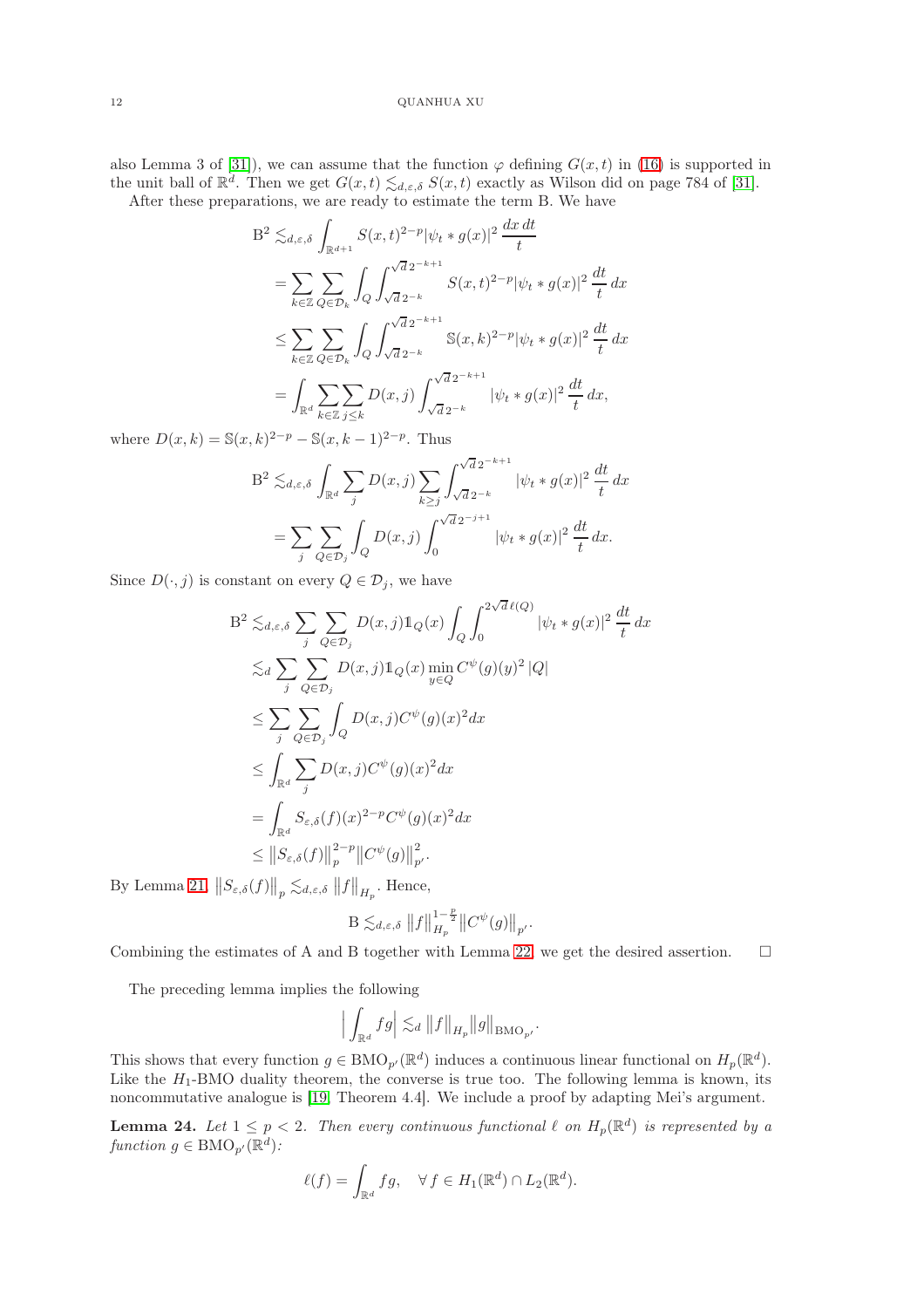Moreover,

$$
(2-p)\big\|g\big\|_{{\rm BMO}_{p'}}\lesssim_d \big\|\ell\big\|_{H_p({\mathbb R}^d)^*}\lesssim_d \big\|g\big\|_{{\rm BMO}_{p'}}.
$$

*Proof.* We will use the characterization of  $H_p(\mathbb{R}^d)$  by the g-function defined by [\(9\)](#page-3-1), namely

$$
||f||_{H_p} \approx_d ||G^{\mathbb{P}}_{\nabla}(f)||_p.
$$

Let  $\ell \in H_p(\mathbb{R}^d)^*$ . Then by the Hahn-Banach theorem, there exist  $d+1$  functions  $h_i$  on the upper half space  $\mathbb{R}^{d+1}_+$  such that

$$
\Big(\int_{\mathbb{R}^d} \big(\sum_{i=1}^{d+1} \int_0^\infty |h_i(y,t)|^2 \frac{dt}{t}\big)^{\frac{p'}{2}} dy\Big)^{\frac{1}{p'}} \approx_d \big\|\ell\big\|_{H_p(\mathbb{R}^d)^*}
$$

and (with  $x_{d+1} = t$ )

$$
\ell(f) = \int_{\mathbb{R}^d} \int_0^\infty \Big( \sum_{i=1}^{d+1} t \frac{\partial}{\partial x_i} \mathbb{P}_t(f)(y) h_i(y, t) \Big) \frac{dt}{t} dy = \int_{\mathbb{R}^d} f(x) g(x) dx,
$$

where

$$
g(x) = \int_{\mathbb{R}^d} \int_0^\infty \Big( \sum_{i=1}^{d+1} t \frac{\partial}{\partial x_i} \mathbb{P}_t(y-x)(y) h_i(y,t) \Big) \frac{dt}{t} dy.
$$

It remains to show that  $g \in BMO_{p'}(\mathbb{R}^d)$ . All the  $d+1$  terms on the right hand side are treated in the same way, so we need only to deal with one of them, say the  $i$ -th term. For notational simplicity, let

$$
\varphi_t(x) = t \frac{\partial}{\partial x_i} \mathbb{P}_t(-x), \quad h = h_i
$$

and (with some abuse of notation)

$$
g = \int_0^\infty \varphi_t * h(\cdot, t) \frac{dt}{t}, \quad H(y) = \left( \int_0^\infty |h(y, t)|^2 \frac{dt}{t} \right)^{\frac{1}{2}}.
$$

Given  $x \in \mathbb{R}^d$  and a cube Q containing x, let

$$
a_Q = \frac{1}{|Q|} \int_Q \int_{\mathbb{R}^d} \int_0^\infty \varphi_t(y-z) h(y,t) \mathbb{1}_{(2Q)^c}(y) \frac{dt}{t} dy dz.
$$

Then

$$
g(u) - a_Q = \int_{\mathbb{R}^d} \int_0^\infty \varphi_t(y - u) h(y, t) \mathbb{1}_{2Q}(y) \frac{dt}{t} dy
$$
  
+ 
$$
\int_{\mathbb{R}^d} \int_0^\infty \left[ \frac{1}{|Q|} \int_Q (\varphi_t(y - u) - \varphi_t(y - z)) dz \right] h(y, t) \mathbb{1}_{(2Q)^c}(y) \frac{dt}{t} dy dz
$$
  

$$
\stackrel{\text{def}}{=} A(u) + B(u).
$$

By the Plancherel identity and the Cauchy-Schwarz inequality, letting  $\tilde{h}_t(y) = h(y, t) \mathbb{1}_{2Q}(y)$ , we have

$$
\int_{Q} |A(u)|^2 du \leq \int_{\mathbb{R}^d} |A(u)|^2 du = \int_{\mathbb{R}^d} \left| \int_0^\infty \widehat{\varphi}(t\xi) \widehat{h}_t(\xi) \frac{dt}{t} \right|^2 d\xi
$$
  
\n
$$
\leq \int_{\mathbb{R}^d} \int_0^\infty |\widehat{\varphi}(t\xi)|^2 \frac{dt}{t} \int_0^\infty |\widehat{h}_t(\xi)|^2 \frac{dt}{t} d\xi
$$
  
\n
$$
\lesssim_d \int_{2Q} \int_0^\infty |h(y,t)|^2 \frac{dt}{t} dy.
$$

It then follows that

$$
\sup_{x \in Q} \frac{1}{|Q|} \int_Q |A(u)|^2 du \lesssim_d M(H^2)(x).
$$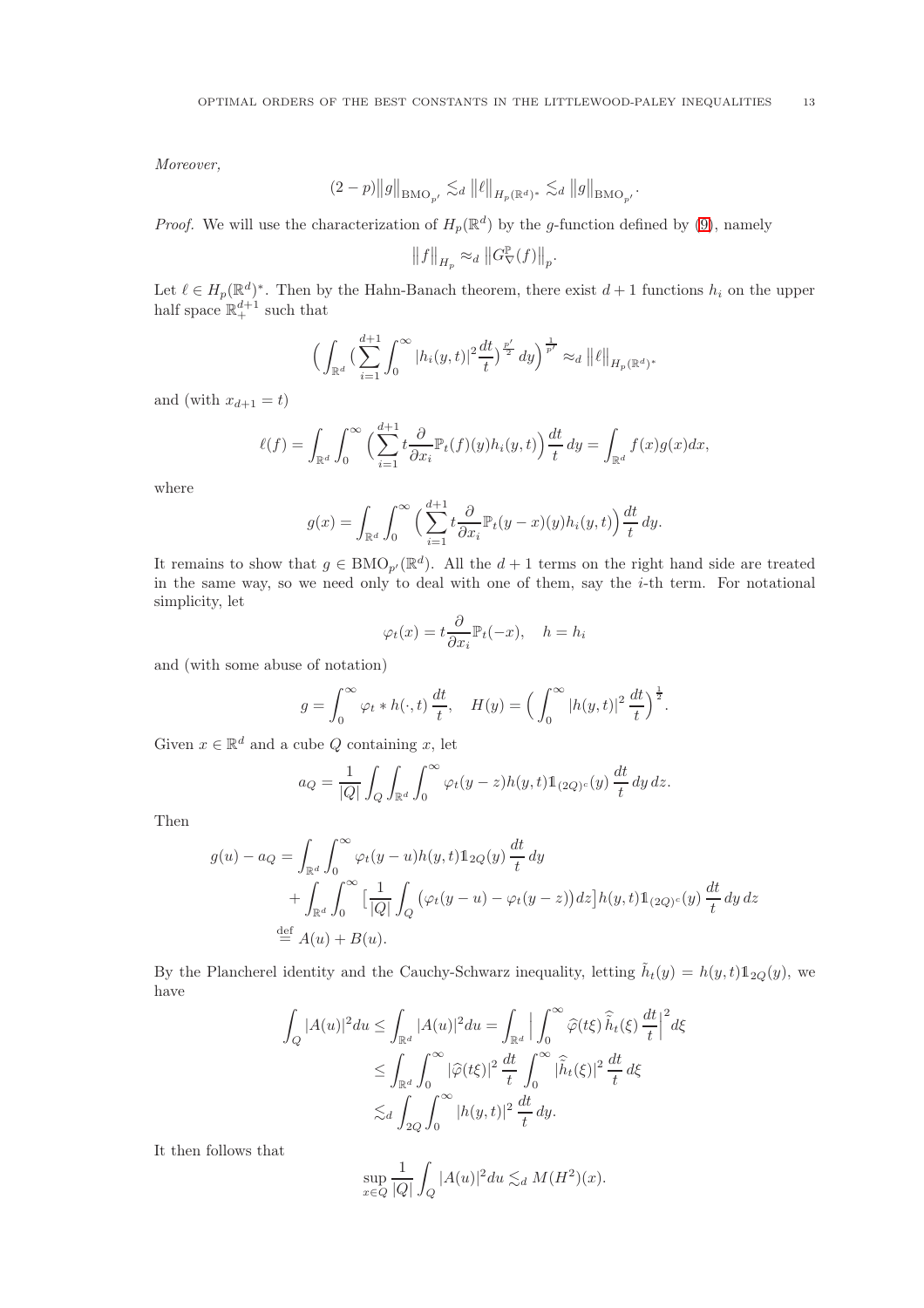We turn to the term B. Let c be the center of Q and  $u \in Q$ , then

$$
|B(u)| \lesssim_d \int_{(2Q)^c} \int_0^\infty \frac{\ell(Q)}{(|y-c|+t)^{d+1}} |h(y,t)| \frac{dt}{t} dy
$$
  

$$
\lesssim_d \int_{(2Q)^c} \frac{\ell(Q)}{|y-c|^{d+1}} \Big(\int_0^\infty |h(y,t)|^2 \frac{dt}{t}\Big)^{\frac{1}{2}} dy
$$
  

$$
\lesssim_d \sum_{k=1}^\infty 2^{-k} \frac{1}{(2^k \ell(Q))^d} \int_{2^{k-1} \ell(Q) \le |y-c| < 2^k \ell(Q)} H(y) dy
$$
  

$$
\lesssim_d M(H)(x).
$$

Thus

$$
\sup_{x \in Q} \left( \frac{1}{|Q|} \int_Q |B(u)|^2 du \right)^{\frac{1}{2}} \lesssim_d M(H)(x).
$$

Combining the preceding estimates, we get

$$
g^{\sharp}(x) \lesssim \sup_{x \in Q} \left(\frac{1}{|Q|} \int_{Q} |g(u) - a_{Q}|^{2} du\right)^{\frac{1}{2}}
$$
  
 
$$
\lesssim \sup_{x \in Q} \left(\frac{1}{|Q|} \int_{Q} |A(u)|^{2} du\right)^{\frac{1}{2}} + \sup_{x \in Q} \left(\frac{1}{|Q|} \int_{Q} |B(u)|^{2} du\right)^{\frac{1}{2}}
$$
  
 
$$
\lesssim_{d} \left(M(H^{2})(x)\right)^{\frac{1}{2}} + M(H)(x) \lesssim_{d} \left(M(H^{2})(x)\right)^{\frac{1}{2}}.
$$

Hence,

$$
||g^{\sharp}||_{p'} \lesssim_d ||(M(H^2))^{\frac{1}{2}}||_{p'} \lesssim_d \frac{1}{2-p} ||H||_{p'} \lesssim_d \frac{1}{2-p} ||\ell||_{H_p(\mathbb{R}^d)^*}
$$

This is the desired inequality.  $\Box$ 

It is now easy to show part (ii) of Theorem [2](#page-1-1) for  $1 \le p \le 2$ .

*Proof of Theorem [2](#page-1-1) (ii) for*  $p < 2$ *.* Using Lemma [24](#page-11-0) and taking the supremum in the inequality of Lemma [23](#page-10-2) over all g with  $\|\hat{g}\|_{\text{BMO}_{p'}} \leq 1$ , we obtain

$$
||f||_{H_p} \lesssim_{d,\varepsilon,\delta} \frac{1}{2-p} ||G^{\varphi}(f)||_{p}^{\frac{p}{2}} ||f||_{H_p}^{1-\frac{p}{2}},
$$

whence

$$
||f||_{H_p} \lesssim_{d,\varepsilon,\delta} (2-p)^{-\frac{2}{p}} ||G^{\varphi}(f)||_p.
$$

Since  $||f||_p \leq ||f||_{H_p}$ , we deduce

$$
||f||_p \lesssim_{d,\varepsilon,\delta} (2-p)^{-\frac{2}{p}} ||G^{\varphi}(f)||_p.
$$

This implies  $\mathsf{L}_{t,p}^{\varphi} \lesssim_{d,\varepsilon,\delta} 1$  for  $p \leq \frac{3}{2}$ . For  $\frac{3}{2} < p < 2$  we use duality and  $\mathsf{L}_{c,p'}^{\psi} \lesssim_{d,\varepsilon,\delta} \sqrt{p'}$  to conclude that  $L_{t,p}^{\varphi} \lesssim_{d,\varepsilon,\delta} \sqrt{p'} \lesssim_{d,\varepsilon,\delta} 1$  too.

Proof of Corollary [3.](#page-2-2) In the previous proof we have obtained  $||f||_{H_p} \lesssim_{d,\varepsilon,\delta} ||G^{\varphi}(f)||_p$  for  $1 \leq p \leq 2$ . The converse inequality is contained in Lemma [20.](#page-8-0) On the other hand, by Lemma [21,](#page-9-1) we get

$$
\left\|S^{\psi}(f)\right\|_p\lesssim_{d,\varepsilon,\delta} \left\|f\right\|_{H_p}\lesssim_{d,\varepsilon,\delta} \left\|G^{\varphi}(f)\right\|_p.
$$

<span id="page-13-0"></span>Hence the corollary is proved.

### 4. Proof of Theorem [1](#page-1-2)

We have seen in the previous section that the g-function  $G^{\mathbb{P}}$  can be expressed as a singular integral operator. Equivalently,  $G^{\mathbb{P}}$  can be also written as a Fourier multiplier with values in  $L_2(\mathbb{R}_+)$  (recalling that  $\mathbb{R}_+$  is equipped with the measure  $\frac{dt}{t}$ ). Let  $\varphi : \mathbb{R}^d \to L_2(\mathbb{R}_+)$  be the function defined by  $\varphi(\xi)(t) = -2\pi t |\xi| e^{-2\pi t |\xi|}$  for  $\xi \in \mathbb{R}^d$  and  $t > 0$ . Let  $T_{\varphi}$  be the Fourier multiplier introduced in section [2](#page-5-0) (with  $X = \mathbb{C}$  and  $Y = L_2(\mathbb{R}_+)$ ). Then

$$
G^{\mathbb{P}}(f)(x) = ||T_{\varphi}(f)(x)||_{L_2(\mathbb{R}_+)}, \quad x \in \mathbb{R}^d, \ f \in L_p(\mathbb{R}^d).
$$

.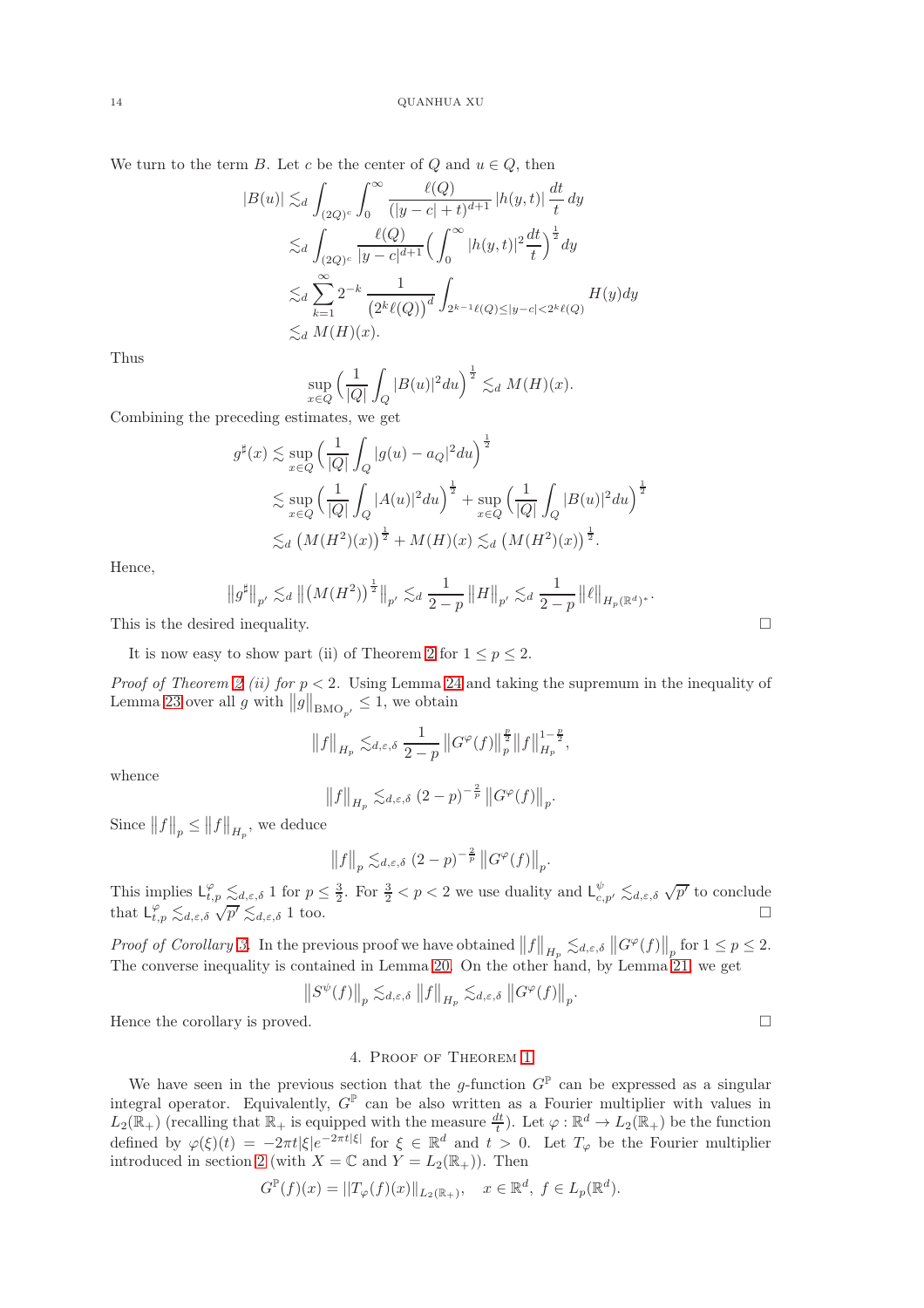It is clear that this symbol  $\varphi$  satisfies the assumption of Theorem [14](#page-5-3) (see also Remark [18\)](#page-8-1). Thus the results in that section apply to  $\varphi$ .

The corresponding periodic Fourier multiplier  $M_{\varphi}$  gives rise to the g-function defined by the circular Poisson semigroup on  $\mathbb{T}^d$ :

<span id="page-14-0"></span>
$$
\mathsf{P}_r(f) = \sum_{m \in \mathbb{Z}^d} \widehat{f}(m) r^{|m|} z^m, \quad f \in L_p(\mathbb{T}^d).
$$

The associated *q*-function is defined by

(17) 
$$
G^{P}(f) = \left(\int_{0}^{1} (1-r) \left|\frac{d}{dr} P_{r}(f)\right|^{2} dr\right)^{\frac{1}{2}}.
$$

By the change of variables  $r = e^{-2\pi t}$ , elementary computations show that for any  $1 \le p \le \infty$ 

$$
||G^{\mathsf{P}}(f)||_{L_p(\mathbb{T}^d)} \approx_d ||M_{\varphi}(f)||_{L_p(\mathbb{T}^d; L_2(\mathbb{R}_+))}, \quad f \in L_p(\mathbb{T}^d).
$$

We refer to [\[10,](#page-21-18) Section 8] for more details.

Now we proceed to the proof of Theorem [1.](#page-1-2) For clarity, we will divide this proof into two subsections. Let us first make an elementary observation as a prelude.  $\{\mathbb{P}_t\}_{t>0}$  is the Poisson semigroup subordinated to  $\{\mathbb{H}_t\}_{t>0}$  in Bochner's sense:

$$
\mathbb{P}_t(f) = \frac{1}{\sqrt{\pi}} \int_0^\infty \frac{e^{-s}}{\sqrt{s}} \mathbb{H}_{\frac{t^2}{4s}}(f) ds.
$$

This formula immediately implies

$$
\mathsf{L}^{\mathbb{H}}_{c,p}\gtrsim \mathsf{L}^{\mathbb{P}}_{c,p}\quad \text{ and }\quad \mathsf{L}^{\mathbb{H}}_{t,p}\lesssim \mathsf{L}^{\mathbb{P}}_{t,p}.
$$

Combining this with the historical comments at the end of subsection [1.1,](#page-0-2) it remains for us to show that  $\mathsf{L}_{c,p}^{\mathbb{P}} \gtrsim \max(\sqrt{p}, p')$ , and  $\mathsf{L}_{t,p}^{\mathbb{H}} \gtrsim \sqrt{p}$  for  $p > 2$ . The former is already contained in [\[35\]](#page-22-0), but we will reproduce the proof there for the convenience of the reader.

4.1. **Proof of**  $L_{c,p}^{\mathbb{P}} \gtrsim \max(\sqrt{p}, p')$ . By the discussion at the beginning of this section and Corol-lary [19,](#page-8-2) the constant  $L_{c,p}^{\mathbb{P}}$  increases in the dimension d. So it suffices to consider the case  $d=1$ . This inequality for  $p \leq 2$  is well known. It can be easily proved as follows. Fix  $s > 0$  and let  $f = \mathbb{P}_s$ . Then

$$
t\frac{\partial}{\partial t}\mathbb{P}_t(f)(x) = \frac{t}{\pi} \frac{x^2 - (t+s)^2}{(x^2 + (t+s)^2)^2}, \quad x \in \mathbb{R}.
$$

For  $x \geq 6s$ , we have

$$
G^{\mathbb{P}}(f)(x) \ge \Big(\int_{\frac{x}{3}-s}^{\frac{x}{2}-s}\big|t\frac{\partial}{\partial t}\mathbb{P}_t(f)(x)\big|^2\,\frac{dt}{t}\Big)^{\frac{1}{2}}\gtrsim \frac{1}{x}.
$$

Thus

$$
||G^{\mathbb{P}}(f)||_p \gtrsim \left(\int_{6s}^{\infty} \frac{1}{x^p} dx\right)^{\frac{1}{p}} \gtrsim \frac{s^{-\frac{1}{p'}}}{p-1}.
$$

$$
||f||_p \approx s^{-\frac{1}{p'}}.
$$

On the other hand,

Hence,  $L_{c,p}^{\mathbb{P}} \gtrsim p'.$ 

Unfortunately, the above simple argument does not apply to the case  $p > 2$ . Our proof for the latter is much harder. By the discussion at the beginning of this section, it is equivalent to considering the torus  $\mathbb T$  and the *q*-function defined by [\(17\)](#page-14-0). Recall that

$$
\mathsf{P}_r(\theta) = \frac{1 - r^2}{1 - 2r\cos\theta + r^2}.
$$

It is shown in [\[34\]](#page-22-7) that the inequality

$$
||G^{\mathsf{P}}(f)||_{L_p(\mathbb{T})} \leq \mathsf{L}_{c,p}^{\mathsf{P}} ||f||_{L_p(\mathbb{T})}
$$

is equivalent to the corresponding dyadic martingale inequality on  $\Omega = \{-1, 1\}^{\mathbb{N}}$ . It is well known that the relevant constant in the latter martingale inequality is of order  $\sqrt{p}$  as  $p \to \infty$ . To reduce the determination of optimal order of  $L_{c,p}^{\mathsf{P}}$  to the martingale case, we need to refine an argument in the proof of [\[34,](#page-22-7) Theorem 3.1] whose idea originated from [\[4\]](#page-21-19).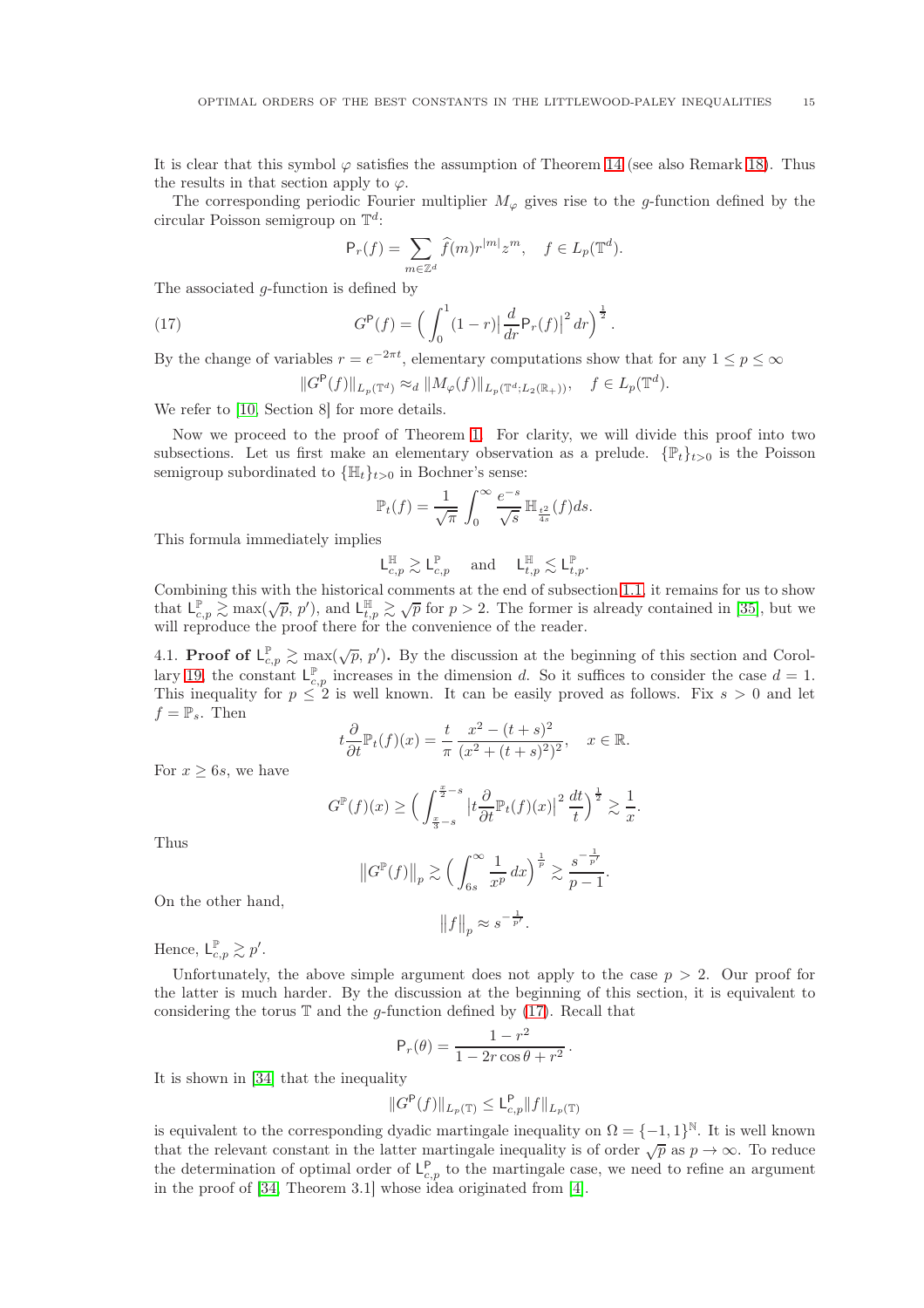Keeping the notation there, let  $M = (M_k)_{0 \leq k \leq K}$  be a finite dyadic martingale and

$$
M_k - M_{k-1} = d_k(\varepsilon_1, \cdots, \varepsilon_{k-1}) \varepsilon_k,
$$

where  $(\varepsilon_k)$  are the coordinate functions of  $\Omega$ . The transformation  $\varepsilon_k = \text{sgn}(\cos \theta_k)$  establishes a measure preserving embedding of  $\Omega$  into  $\mathbb{T}^{\mathbb{N}}$ . Accordingly, define

$$
a_k(e^{i\theta_1}, \cdots, e^{i\theta_{k-1}}) = d_k(\text{sgn}(\cos \theta_1), \cdots, \text{sgn}(\cos \theta_{k-1})),
$$
  

$$
b_k(e^{i\theta_k}) = \text{sgn}(\cos \theta_k).
$$

Note that to enlighten notation, we write an element  $z \in \mathbb{T}$  as  $z = e^{-i\theta}$ , so identify  $\mathbb{T}$  with  $[-\pi, \pi)$ , a slightly different convention from the one of section [2.](#page-5-0)

Given  $(n_k)$  a rapidly increasing sequence of positive integers, put

$$
a_{k,(n)}(e^{i\theta}) = a_{k,(n)}(e^{i\theta}; e^{i\theta_1}, \cdots, e^{i\theta_{k-1}}) = a_k(e^{i(\theta_1 + n_1\theta)}, \cdots, e^{i(\theta_{k-1} + n_{k-1}\theta)}),
$$
  
\n
$$
b_{k,(n)}(e^{i\theta}) = b_{k,(n)}(e^{i\theta}; e^{i\theta_k}) = b_k(e^{i(\theta_k + n_k\theta)}),
$$
  
\n
$$
f_{(n)}(e^{i\theta}) = f_{(n)}(e^{i\theta}; e^{i\theta_1}, \cdots, e^{i\theta_K}) = \sum_{k=1}^K a_{k,(n)}(e^{i\theta})b_{k,(n)}(e^{i\theta}).
$$

The functions  $f_{(n)}$ ,  $a_{k,(n)}$  and  $b_{k,(n)}$  are viewed as functions on T for each  $(\theta_1, \dots, \theta_K)$  arbitrarily fixed. Furthermore, by approximation, we can assume that all  $a_k$  and  $b_k$  are polynomials. Then, if the sequence  $(n_k)$  rapidly increases, Lemmas 3.4 and 3.5 of [\[34\]](#page-22-7) imply

$$
\frac{1}{2}G^{\mathsf{P}}(f_{(n)}) \le \left(\sum_{k=1}^{K} |a_{k,(n)}|^2 G^{\mathsf{P}}(b_{k,(n)})^2\right)^{\frac{1}{2}} \le 2G^{\mathsf{P}}(f_{(n)}).
$$

Therefore,

(18) 
$$
\left\| \left( \sum_{k=1}^K |a_{k,(n)}|^2 G^{\mathsf{P}}(b_{k,(n)})^2 \right)^{\frac{1}{2}} \right\|_{L_p(\mathbb{T})} \leq 2 \mathsf{L}_{c,p}^{\mathsf{P}} \left\| f \right\|_{L_p(\mathbb{T})}.
$$

The discussion so far comes from [\[34\]](#page-22-7). Now we require a finer analysis of the g-function  $G^{\mathsf{P}}(b_{k,(n)})$ . To this end we write the Fourier series of the function  $b = sgn(\cos \theta)$ :

<span id="page-15-0"></span>
$$
b(e^{i\theta}) = \frac{2}{\pi} \sum_{j=0}^{\infty} \frac{(-1)^j}{2j+1} \left[ e^{i(2j+1)\theta} + e^{-i(2j+1)\theta} \right].
$$

Then

$$
\frac{d}{dr}\mathsf{P}_r(b_{k,(n)})(e^{\mathbf{i}\theta}) = \frac{4}{\pi}n_k r^{n_k-1} \text{Re}\Big(\sum_{j=0}^{\infty}(-1)^j r^{2n_kj} e^{\mathbf{i}(2j+1)(\theta_k + n_k\theta)}\Big).
$$

The real part on the right side is easy to compute. Indeed, letting  $\rho = r^{2n_k}$  and  $\eta = \theta_k + n_k \theta$ , we have

$$
\operatorname{Re}\left(e^{i\eta} \sum_{j=0}^{\infty} (-1)^j \rho^j e^{i2j\eta}\right) = \operatorname{Re}\left(\frac{e^{i\eta}}{1 + \rho e^{i2\eta}}\right) = \frac{1 + \rho}{1 + 2\rho \cos \eta + \rho^2} \cos \eta.
$$

As

$$
\frac{1+\rho}{1+2\rho\cos\eta+\rho^2} \ge \frac{1+\rho}{(1+\rho)^2} \ge \frac{1}{2},
$$

it then follows that

$$
\left| \operatorname{Re} \left( e^{i\eta} \sum_{j=0}^{\infty} (-1)^j \rho^j e^{i2j\eta} \right) \right| \ge \frac{|\cos \eta|}{2}.
$$

Therefore, we deduce

$$
\left|\frac{d}{dr}\mathsf{P}_r(b_{k,(n)})(e^{\mathsf{i}\theta})\right|^2 \gtrsim n_k^2 r^{2(n_k-1)} \cos^2(\theta_k + n_k\theta).
$$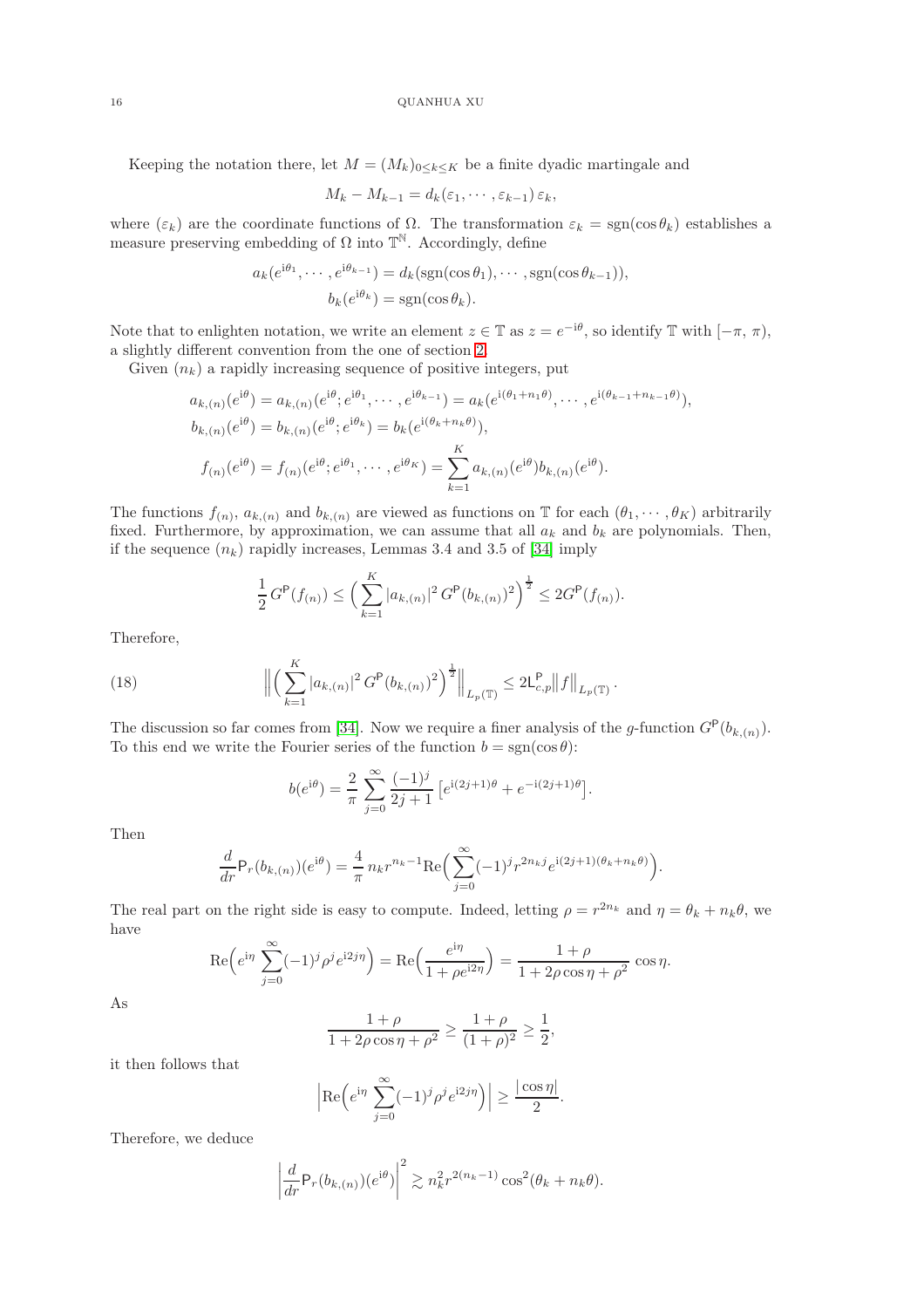Thus

$$
G^{P}(b_{k,(n)})^{2} \gtrsim \cos^{2}(\theta_{k} + n_{k}\theta) n_{k}^{2} \int_{0}^{1} (1-r)^{2-1} r^{2(n_{k}-1)} dr
$$

$$
\approx [1 + \mathcal{O}(\frac{1}{n_{k}})] \cos^{2}(\theta_{k} + n_{k}\theta).
$$

Now lifting both sides of [\(18\)](#page-15-0) to power p, then integrating the resulting inequality over  $\mathbb{T}^K$  with respect to  $(\theta_1, \cdots, \theta_K)$ , we get

$$
\int_{\mathbb{T}} \int_{\mathbb{T}^K} \left( \sum_{k=1}^K |a_{k,(n)}(e^{i(\theta_1 + n_1 \theta)}, \dots, e^{i(\theta_{k-1} + n_{k-1} \theta)})|^2 \left[ 1 + \mathcal{O}(\frac{1}{n_k}) \right] \cos^2(\theta_k + n_k \theta) \right)^{\frac{p}{2}} d\theta_1 \cdots d\theta_K d\theta
$$
  

$$
\leq (C L_{c,p}^p)^p \int_{\mathbb{T}} \int_{\mathbb{T}^K} |f_{(n)}(e^{i(\theta_1 + n_1 \theta)}, \dots, e^{i(\theta_K + n_K \theta)})|^p d\theta_1 \cdots d\theta_K d\theta.
$$

For each fixed  $\theta$ , the change of variables  $(\theta_1, \dots, \theta_K) \mapsto (\theta_1 - n_1 \theta, \dots, \theta_K - n_K \theta)$  being a measure preserving transformation of  $\mathbb{T}^K$ , we deduce

$$
\int_{\mathbb{T}^K} \left( \sum_{k=1}^K |a_{k,(n)}(e^{i\theta_1}, \cdots, e^{i\theta_{k-1}})|^2 \left[ 1 + \mathcal{O}(\frac{1}{n_k}) \right] \cos^2 \theta_k \right)^{\frac{p}{2}} d\theta_1 \cdots d\theta_K
$$
  

$$
\leq \left( C \mathsf{L}_{c,p}^{\mathsf{P}} \right)^p \int_{\mathbb{T}^K} \left| f_{(n)}(e^{i\theta_1}, \cdots, e^{i\theta_K}) \right|^p d\theta_1 \cdots d\theta_K.
$$

Letting  $n_1 \rightarrow \infty$ , we get

$$
\int_{\mathbb{T}^K} \Big( \sum_{k=1}^K |d_k(\text{sgn}(\cos\theta_1),\cdots,\text{sgn}(\cos\theta_{k-1}))|^2 \cos^2\theta_k \Big)^{\frac{p}{2}} d\theta_1 \cdots d\theta_K \leq (C L_{c,p}^p)^p \|M_K\|_{L_p(\Omega)}^p.
$$

Now we consider an elementary example where M is simple random walk stopped at  $\pm 2$ , namely

$$
d_k = \mathbb{1}_{\{\tau \ge k\}} \quad \text{with} \quad \tau = \inf \left\{ k : \left| \sum_{j=1}^k \varepsilon_j \right| = 2 \right\}.
$$

Note that the probability of the event  $\{\tau = j\}$  is zero for odd j and  $2^{-\frac{j}{2}}$  for even j. On the other hand, recalling  $\varepsilon_k = \text{sgn}(\cos \theta_k)$  and letting

$$
A_j = \{ \tau = j, \, |\cos \theta_k| \ge \frac{1}{\sqrt{2}}, \, 1 \le k \le j \},\
$$

we easily check that the probability of  $A_j$  is  $8^{-\frac{j}{2}}$  for even j. Thus

$$
\sum_{k=1}^K |d_k(\varepsilon_1,\cdots,\varepsilon_{k-1}))|^2 \cos^2\theta_k \geq \mathbb{1}_{A_j} \sum_{k=1}^j \mathbb{1}_{\{\tau \geq k\}} \cos^2\theta_k \geq \frac{j}{2} \mathbb{1}_{A_j},
$$

consequently, for  $K = 2J$ 

$$
\int_{\mathbb{T}^K} \Big(\sum_{k=1}^K |d_k(\mathrm{sgn}(\cos\theta_1),\cdots,\mathrm{sgn}(\cos\theta_{k-1}))|^2 \cos^2\theta_k\Big)^{\frac{p}{2}} d\theta_1\cdots d\theta_K \gtrsim \sum_{m=1}^J j^{\frac{p}{2}} 8^{-j} \geq c^p p^{\frac{p}{2}}.
$$

Noting that  $|M_K| \leq 2$  and combining all the previous inequalities together, we finally obtain

$$
\mathsf{L}_{c,p}^{\mathsf{P}} \gtrsim \sqrt{p}.
$$

4.2. Proof of  $L_{t,p}^{\mathbb{H}} \gtrsim \sqrt{p}$  for  $p > 2$ . Again, it suffices to consider the torus case. The g-function relative to the heat semigroup on T is defined by

$$
G^{H}(f) = \left(\int_0^1 (1-r)|\frac{d}{dr}H_r(f)|^2 dr\right)^{\frac{1}{2}},
$$

where

$$
\mathsf{H}_r(f)(\theta) = \sum_{n \in \mathbb{Z}} \widehat{f}(n) r^{n^2} e^{\mathrm{i}n\theta}.
$$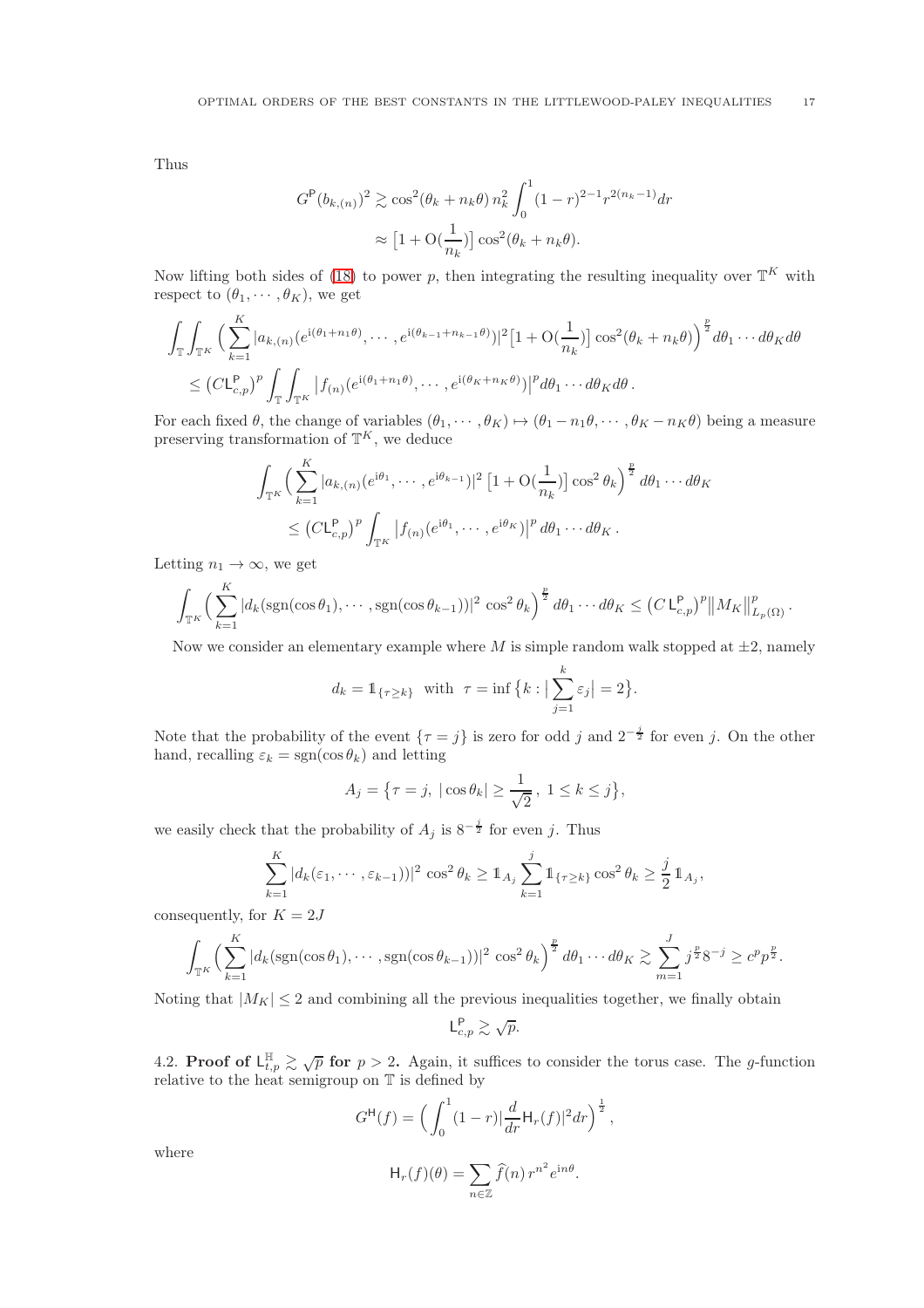We will need the following elementary inequality that is known to experts. Let  $a = (a_k)$  be a finite complex sequence and  $f = \sum_k a_k e^{i2^k \theta}$ . Then

.

(19) 
$$
\|G^{\mathsf{H}}(f)\|_{L_p(\mathbb{T})} \approx \|a\|_{\ell_2}
$$

See [\[8\]](#page-21-20) for related results in a more general setting. The proof is easy:

<span id="page-17-0"></span>
$$
G^{\mathsf{H}}(f)(e^{i\theta})^2 = \int_0^1 (1-r)| \sum_k a_k 4^k r^{4^k - 1} e^{i2^k \theta} |^2 dr
$$
  
\n
$$
\leq \sum_{j,k} a_j \bar{a}_k \frac{4^{j+k}}{(4^j + 4^k - 1)^2}
$$
  
\n
$$
\leq \sum_{j,k} |a_j|^2 \frac{4^{j+k}}{(4^j + 4^k - 1)^2}
$$
  
\n
$$
\lesssim \sum_j |a_j|^2.
$$

This implies

$$
\left\|G^{\mathsf{H}}(f)\right\|_{L_{p}(\mathbb{T})} \lesssim \|a\|_{\ell_{2}}.
$$

However, for  $2 \le p \le \infty$ ,

$$
||G^{\mathsf{H}}(f)||_{L_p(\mathbb{T})} \ge ||G^{\mathsf{H}}(f)||_{L_2(\mathbb{T})} \approx ||a||_{\ell_2}.
$$

Therefore, for  $2 \le p \le \infty$ ,

$$
\left\|G^{\mathsf{H}}(f)\right\|_{L_{p}(\mathbb{T})}\approx\|a\|_{\ell_{2}}.
$$

The remaining case  $1 \leq p < 2$  then follows from the Hölder inequality.

Now it is easy to show  $L_{t,p}^{\mathsf{H}} \gtrsim \sqrt{p}$  for  $p > 2$ . Indeed, [\(19\)](#page-17-0) shows that  $L_{t,p}^{\mathsf{H}}$  dominates the best constant  $C_p$  in the following inequality

$$
\Big\|\sum_{k\geq 1}a_ke^{{\rm i}2^k\theta}\Big\|_{L_p(\mathbb{T})}\leq C_p\|a\|_{\ell_2}
$$

for any finite sequence  $a = (a_k)$ . It is well known that the best constant  $C_p$  in the above inequality is of order  $\sqrt{p}$  as  $p \to \infty$  (see [\[26\]](#page-21-21)); this fact can be also seen from the equivalence, up to universal constants, between this inequality and the classical Khintchine inequality (cf. [\[24\]](#page-21-22)). Thus  $L_{t,p}^{\mathbb{H}} \gtrsim$  $\sqrt{p}$ . This completes the proof of Theorem [1.](#page-1-2)

# 5. Proofs of Theorem [9,](#page-4-0) Theorem [10](#page-4-3) and Corollary [11](#page-4-4)

We begin with the proof of Theorem [9.](#page-4-0)

*Proof of Theorem [9.](#page-4-0)* Let  $H = \ell_2(\Delta)$  be the Hilbert space indexed by the family  $\Delta$  of dyadic rectangles and  $\{e_R\}_{R\in\Delta}$  be its canonical basis. Let  $\varphi : \mathbb{R}^d \to H$  be the function given by

$$
\varphi = \sum_{R \in \Delta} \mathbb{1}_R e_R.
$$

We will apply Theorem [14](#page-5-3) to the case where  $X = \mathbb{C}$  and  $Y = H$ . With the notation introduced in section [2,](#page-5-0) for any  $f \in L_p(\mathbb{R}^d)$  we have

$$
S^{\Delta}(f) = ||T_{\varphi}(f)||_{H},
$$

so

$$
\mathsf{L}^{\Delta}_{c,p,d} = \|T_\varphi\|_{p\to p} \quad \text{ and } \quad \mathsf{L}^{\Delta}_{t,p,d} = \|T^{-1}_\varphi\|_{p\to p}.
$$

Note that

$$
\|T_{\varphi^{(t)}}\|_{p\to p}=\|T_\varphi\|_{p\to p}\quad \text{ and }\quad \|T_{\varphi^{(t)}}^{-1}\|_{p\to p}=\|T_\varphi^{-1}\|_{p\to p},\quad \forall\, t>0.
$$

Choose t irrational. Then  $\varphi^{(t)}$  satisfies the assumption of Theorem [14](#page-5-3) (i), so

$$
\|M_{\varphi^{(t)}}\|_{p\to p}\leq \|T_{\varphi^{(t)}}\|_{p\to p}\quad \text{ and }\quad \|M_{\varphi^{(t)}}^{-1}\|_{p\to p}\leq \|T_{\varphi^{(t)}}^{-1}\|_{p\to p}.
$$

Letting  $t \to 1$ , we deduce

$$
||M_{\varphi}||_{p\to p} \le ||T_{\varphi}||_{p\to p}
$$
 and  $||M_{\varphi}^{-1}||_{p\to p} \le ||T_{\varphi}^{-1}||_{p\to p}$ .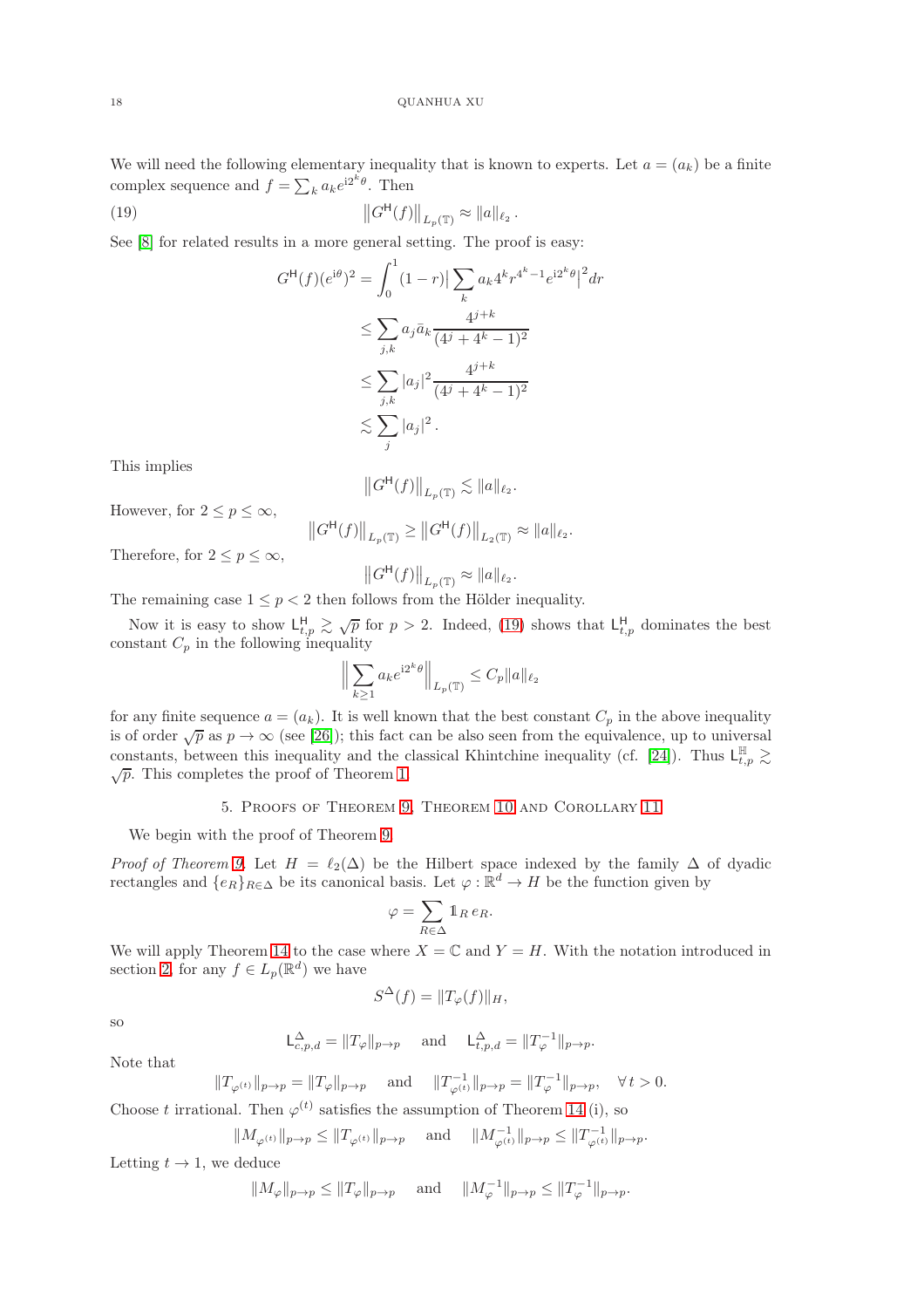This means

$$
\mathsf{L}^{\widetilde{\Delta}}_{c,p,d} \leq \mathsf{L}^{\Delta}_{c,p,d} \quad \text{ and } \quad \mathsf{L}^{\widetilde{\Delta}}_{t,p,d} \leq \mathsf{L}^{\Delta}_{t,p,d}.
$$

To show the converse inequalities, we note that for any integer j and any  $f \in L_p(\mathbb{T}^d)$  we have

$$
\|M_{\varphi^{(2^j)}}(f)\|_H=S^{\widetilde{\Delta}}(f).
$$

This implies

$$
\mathsf{L}^{\widetilde{\Delta}}_{c,p,d}=\|M_{\varphi^{(2^j)}}\|_{p\rightarrow p}\quad \text{ and }\quad \mathsf{L}^{\widetilde{\Delta}}_{t,p,d}=\|M_{\varphi^{(2^j)}}^{-1}\|_{p\rightarrow p}.
$$

Thus by Theorem [14](#page-5-3) (ii), we get

$$
\mathsf{L}^\Delta_{c,p,d}\leq \liminf_{j\to-\infty}\|M_{\varphi^{(2^j)}}\|_{p\to p}=\mathsf{L}^{\widetilde{\Delta}}_{c,p,d}\ \ \text{and}\ \ \mathsf{L}^\Delta_{t,p,d}\leq \liminf_{j\to-\infty}\|M^{-1}_{\varphi^{(2^j)}}\|_{p\to p}=\mathsf{L}^{\widetilde{\Delta}}_{t,p,d}.
$$

The proof is finished.  $\square$ 

Remark 25. The above proof is also applicable to the one-sided Littlewood-Paley-Rubio Francia inequality in [\[25,](#page-21-11) [17\]](#page-21-13): This inequality and its dual form in [\[5,](#page-21-10) [21\]](#page-21-23) do not make difference for  $\mathbb{R}^d$ and  $\mathbb{T}^d$ .

We will need the following lemma for the proof of Theorem [10.](#page-4-3) This lemma is of interest for its own right and is the Hilbert space valued extension of a classical theorem of Marcinkiewicz and Zygmund (cf. [\[14,](#page-21-24) Theorem V.2.7]).

Let  $(\Omega, \mu)$  be a measure space, H a Hilbert space and  $1 \leq p < \infty$ . Consider a linear operator T from  $L_p(\Omega)$  to  $L_p(\Omega; H)$ . We are interested in the following inequalities

$$
\alpha^{-1}||f||_{L_p(\Omega)} \le ||T(f)||_{L_p(\Omega;H)} \le \beta||f||_{L_p(\Omega)}, \quad f \in L_p(\Omega).
$$

Like for [\(12\)](#page-5-1), if the first inequality holds for some  $\alpha < \infty$ , the least  $\alpha$  is denoted by  $||T^{-1}||_{p\to p}$ while the least  $\beta$ , if exists, is equal to  $||T||_{p\to p}$ . If  $\alpha$  or  $\beta$  does not exist,  $||T^{-1}||_{p\to p}$  or  $||T||_{p\to p}$  is interpreted as infinite.

Given another Hilbert space K, consider the tensor  $I_K \otimes T : L_p(\Omega; K) \to L_p(\Omega; K \otimes H)$ , where  $K \otimes H$  denotes the tensor Hilbert space. Let  $||I_K \otimes T||_{p\to p}$  and  $||(I_K \otimes T)^{-1}||_{p\to p}$  be the best constants, if exist, in the following inequalities

$$
\alpha^{-1}||f||_{L_p(\Omega;K)} \leq ||I_K \otimes T(f)||_{L_p(\Omega;K\otimes H)} \leq \beta ||f||_{L_p(\Omega;K)}, \quad f \in L_p(\Omega;K).
$$

<span id="page-18-0"></span>Lemma 26. Let  $1 \leq p \leq \infty$ . Then

$$
\|\mathbf{I}_K \otimes T\|_{p \to p} \lesssim \|T\|_{p \to p} \quad \text{and} \quad \|(\mathbf{I}_K \otimes T)^{-1}\|_{p \to p} \lesssim \|T^{-1}\|_{p \to p}.
$$

*Proof.* It suffices to consider a finite dimensional K, say,  $K = \ell_2^n$ . Let  $(g_1, \dots, g_n)$  be a standard complex Gaussian system, the corresponding expectation denoted by  $\mathbb{E}$ . Then for any  $(\alpha_1, \cdots, \alpha_n) \in \mathbb{C}^n$  we have

$$
\mathbb{E}\big|\sum_{k=1}^n \alpha_k g_k\big|^p = \gamma_p^p \big(\sum_{k=1}^n |\alpha_k|^2\big)^{\frac{p}{2}} \text{ with } \gamma_p^p = \mathbb{E}|g_1|^p.
$$

Now let  $f = (f_1, \dots, f_n) \in L_p(\Omega; \ell_2^n)$ . Then

$$
||f||_{L_p(\Omega;\ell_2^n)}^p = \int_{\Omega} \left(\sum_{k=1}^n |f_k|^2\right)^{\frac{p}{2}} = \gamma_p^{-p} \int_{\Omega} \mathbb{E} \left|\sum_{k=1}^n g_k f_k\right|^p.
$$

On the other hand,

$$
\|\mathbf{I}_{K} \otimes T(f)\|_{L_{p}(\Omega; \ell_{2}^{n} \otimes H)}^{p} = \int_{\Omega} \big(\sum_{k=1}^{n} \|T(f_{k})\|_{H}^{2}\big)^{\frac{p}{2}}.
$$

Recall the following well known fact, the Hilbert-valued Khintchine inequality:

$$
A_p^{-1} \left( \sum_{k=1}^n \|a_k\|_H^2 \right)^{\frac{1}{2}} \le \left( \mathbb{E} \Big\| \sum_{k=1}^n g_k a_k \Big\|_H^p \right)^{\frac{1}{p}} \le B_p \left( \sum_{k=1}^n \|a_k\|_H^2 \right)^{\frac{1}{2}}, \quad a_k \in H;
$$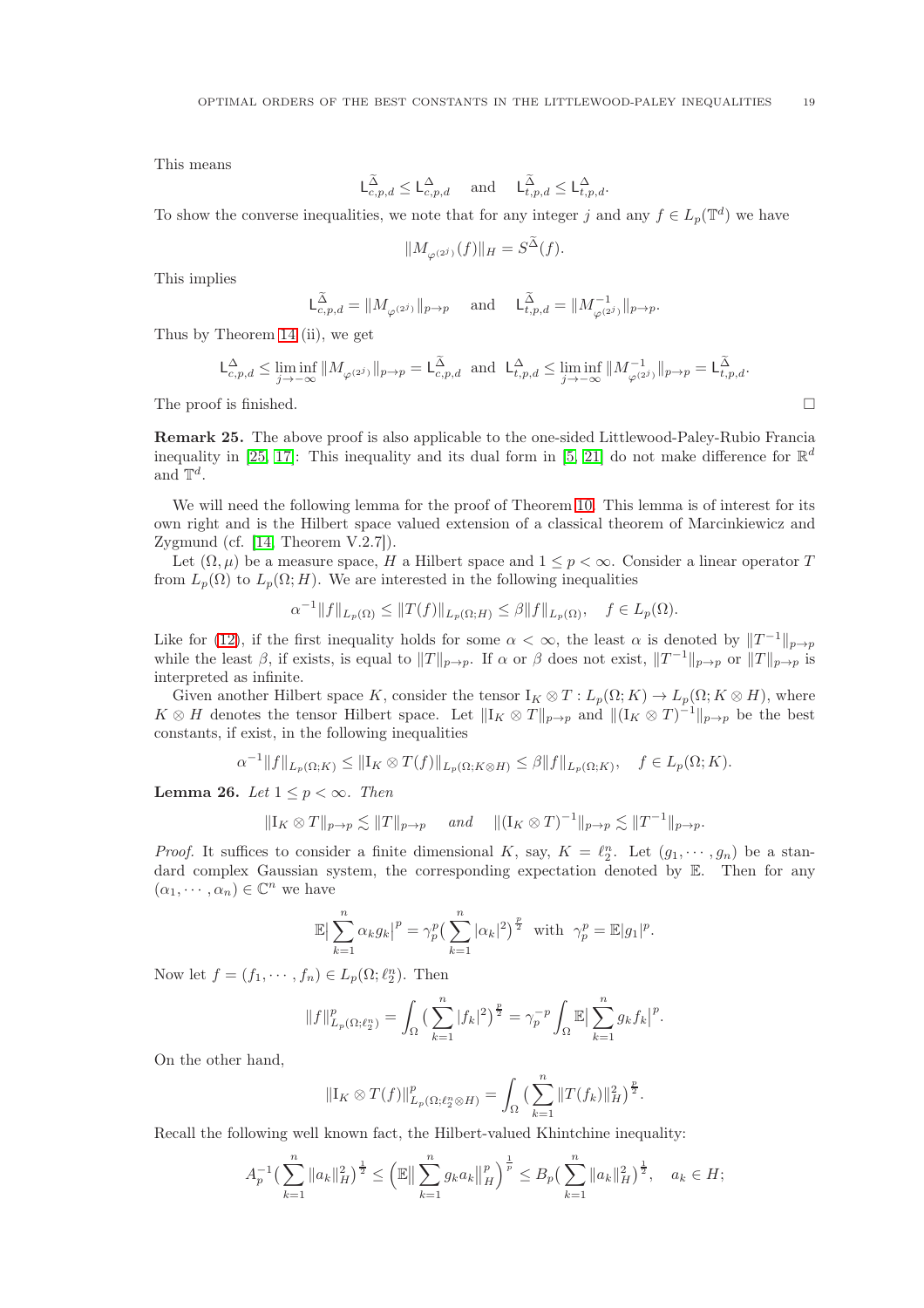moreover,  $1 \leq A_p \leq 1$  for  $1 \leq p \leq 2$  and  $1 \leq B_p \leq \sqrt{p} \approx \gamma_p$  for  $2 \leq p < \infty$ . Using this inequality, we can write (recalling  $K = \ell_2^n$ )

$$
\|\mathbf{I}_{K}\otimes T(f)\|_{L_{p}(\Omega;\ell_{2}^{n}\otimes H)}^{p} \approx \int_{\Omega} \mathbb{E}\left\|\sum_{k=1}^{n} g_{k}T(f_{k})\right\|_{H}^{p}, \quad p \leq 2,
$$
  

$$
\|\mathbf{I}_{K}\otimes T(f)\|_{L_{p}(\Omega;\ell_{2}^{n}\otimes H)}^{p} \gtrsim \gamma_{p}^{-p} \int_{\Omega} \mathbb{E}\left\|\sum_{k=1}^{n} g_{k}T(f_{k})\right\|_{H}^{p}, \quad p > 2.
$$

Thus for  $p \leq 2$ ,

$$
\begin{aligned} \|\mathbf{I}_{K}\otimes T(f)\|_{L_{p}(\Omega;\ell_{2}^{n}\otimes H)}^{p} &\approx \mathbb{E}\int_{\Omega}\big\|\sum_{k=1}^{n}g_{k}T(f_{k})\big\|_{H}^{p} \\ &\lesssim \|T\|_{p\to p}^{p}\,\mathbb{E}\int_{\Omega}\big|\sum_{k=1}^{n}g_{k}f_{k}\big|^{p} \\ &= \|T\|_{p\to p}^{p}\,\gamma_{p}^{p}\|f\|_{L_{p}(\Omega;\ell_{2}^{n})}^{p} \\ &\approx \|T\|_{p\to p}^{p}\,\|f\|_{L_{p}(\Omega;\ell_{2}^{n})}^{p}. \end{aligned}
$$

This yields  $||I_K \otimes T||_{p\to p} \lesssim ||T||_{p\to p}$ .

On the other hand, for  $p \geq 1$ , we have

$$
\begin{aligned} \|I_{K} \otimes T(f)\|_{L_{p}(\Omega; \ell_{2}^{n} \otimes H)}^{p} &\gtrsim \gamma_{p}^{-p} \mathbb{E} \int_{\Omega} \left\| \sum_{k=1}^{n} g_{k} T(f_{k}) \right\|_{H}^{p} \\ &\gtrsim \gamma_{p}^{-p} \|T^{-1}\|_{p \to p}^{-p} \mathbb{E} \int_{\Omega} \left| \sum_{k=1}^{n} g_{k} f_{k} \right|^{p} \\ &= \gamma_{p}^{-p} \|T^{-1}\|_{p \to p}^{-p} \gamma_{p}^{p} \|f\|_{L_{p}(\Omega; \ell_{2}^{n})}^{p} \\ &= \|T^{-1}\|_{p \to p}^{-p} \|f\|_{L_{p}(\Omega; \ell_{2}^{n})}^{p}, \end{aligned}
$$

whence  $||(I_K \otimes T)^{-1}||_{p\to p} \lesssim ||T^{-1}||_{p\to p}.$ 

It remains to show  $||I_K \otimes T||_{p\to p} \lesssim ||T||_{p\to p}$  for  $p > 2$ . To this end, we use duality. If  $||T||_{p\to p}$ is finite, then the adjoint  $T^* : L_{p'}(\Omega; H) \to L_{p'}(\Omega)$  is a bounded operator with norm equal to  $||T||_{p\rightarrow p}$ . In the same way, we have

$$
||I_K \otimes T||_{p \to p} = ||I_K \otimes T^* : L_{p'}(\Omega; K \otimes H) \to L_{p'}(\Omega; K)||.
$$

Then arguing as above with  $T^*$  and  $p'$  instead of T and p, respectively, we get

$$
\big\|I_K\otimes T^*: L_{p'}(\Omega;K\otimes H)\to L_{p'}(\Omega;K)\big\|\lesssim\big\|T^*: L_{p'}(\Omega;H)\to L_{p'}(\Omega)\big\|,
$$

which implies  $\|I_K \otimes T\|_{p\to p} \lesssim \|T\|_{p\to p}$  for  $p > 2$ .

<span id="page-19-0"></span>**Remark 27.** Except the last part, the above proof works for  $T$  defined on a closed linear subspace S of  $L_p(\Omega)$ . Namely, letting  $S \otimes_p H$  be the closure of  $S \otimes H$  in  $L_p(\Omega; H)$ , then

$$
||I_K \otimes T : S \otimes_p K \to S \otimes_p (K \otimes H)|| \lesssim ||T : S \to S \otimes_p H||, 1 \leq p \leq 2;
$$
  

$$
||(I_K \otimes T)^{-1} : S \otimes_p (K \otimes H) \to S \otimes_p K|| \lesssim |||T^{-1} : S \otimes_p H \to S||, 1 \leq p < \infty.
$$

*Proof of Theorem [10.](#page-4-3)* By considering d-fold tensor products of functions on  $\mathbb{T}$ , i.e., functions on  $\mathbb{T}^d$  of the form  $f(z) = f_1(z_1) \cdots f_d(z_d)$ , we easily check

$$
\big(\mathsf{L}^{\widetilde{\Delta}}_{c,p,1}\big)^d \leq \mathsf{L}^{\widetilde{\Delta}}_{c,p,d} \quad \text{ and } \quad \big(\mathsf{L}^{\widetilde{\Delta}}_{t,p,1}\big)^d \leq \mathsf{L}^{\widetilde{\Delta}}_{t,p,d}.
$$

Lemma [26](#page-18-0) allows us to prove the converse inequalities. We do this for the second, the first being similarly treated; we consider only the case  $d = 2$ , an iteration argument will then give the general case. Let  $\tilde{\Delta}^{(1)}$  be the family of dyadic intervals of Z and  $\tilde{\Delta}^{(2)}$  the same family but with Z viewed as the second factor of  $\mathbb{Z}^2$ . Then (with  $d=2$ )

$$
\widetilde{\Delta} = \big\{ R^{(1)} \times R^{(2)} \, : \, R^{(i)} \in \widetilde{\Delta}^{(i)}, \, i = 1, 2 \big\}.
$$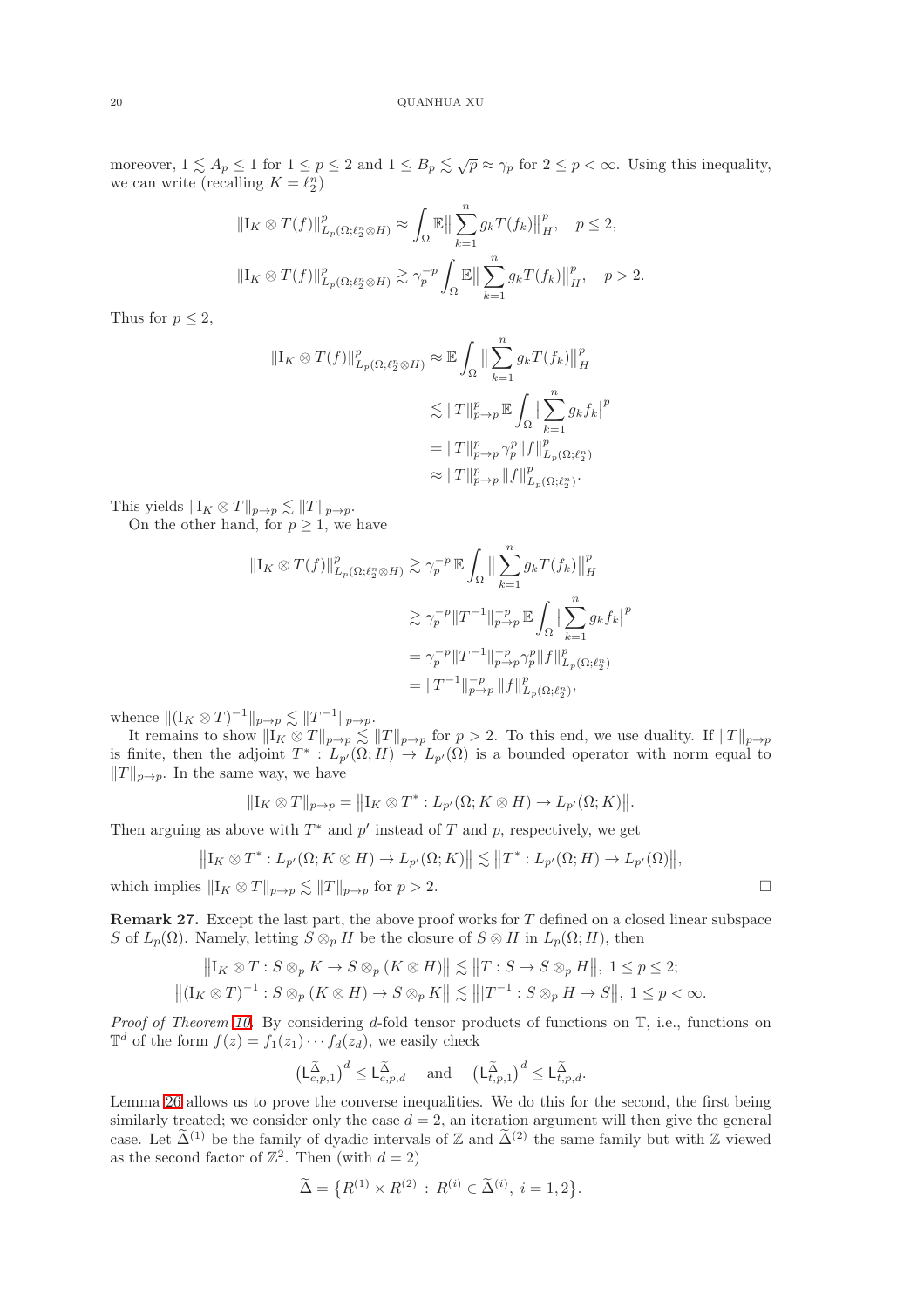Now let f be a polynomial on  $\mathbb{T}^2$ . By the Fubini theorem and [\(11\)](#page-4-2) applied to the first variable  $z_1 \in \mathbb{T}$ , we get

$$
||f||_{L_p(\mathbb{T}^2)}^p = \int_{\mathbb{T}} dz_2 \int_{\mathbb{T}} |f(z_1, z_2)|^p dz_1 \leq \left(\mathsf{L}_{t,p,1}^{\tilde{\Delta}}\right)^p \int_{\mathbb{T}} dz_2 \int_{\mathbb{T}} \left(\sum_{R^{(1)} \in \tilde{\Delta}^{(1)}} |S_{R^{(1)}}(f(\cdot, z_2))(z_1)|^2\right)^{\frac{p}{2}} dz_1.
$$

Let  $K = \ell_2(\widetilde{\Delta}^{(1)})$  equipped with the canonical basis  $\{e_{R(1)}\}_{R(1)\subset \widetilde{\Lambda}(1)}$ . Then

$$
\left(\sum_{R^{(1)} \in \widetilde{\Delta}^{(1)}} |S_{R^{(1)}}(f(\cdot,z_2))(z_1)|^2\right)^{\frac{1}{2}} = \Big\|\sum_{R^{(1)} \in \widetilde{\Delta}^{(1)}} S_{R^{(1)}}(f(\cdot,z_2))(z_1)e_{R^{(1)}}\Big\|_K.
$$

For each fixed  $z_1$ , we apply Lemma [26](#page-18-0) to the K-valued function on the right hand side in the variable  $z_2$  in order to infer

$$
\int_{\mathbb{T}} \|\sum_{R^{(1)} \in \widetilde{\Delta}^{(1)}} S_{R^{(1)}}(f(\cdot,z_2))(z_1) e_{R^{(1)}} \|_{K}^{p} dz_2
$$
\n
$$
\lesssim \left( L_{t,p,1}^{\widetilde{\Delta}} \right)^{p} \int_{\mathbb{T}} \Big( \sum_{R^{(2)} \in \widetilde{\Delta}^{(2)}} \|\overline{S}_{R^{(2)}} \Big[ \sum_{R^{(1)} \in \widetilde{\Delta}^{(1)}} S_{R^{(1)}}(f(\cdot,z_2))(z_1) e_{R^{(1)}} \Big] \|_{K}^{2} \Big)^{\frac{p}{2}} dz_2
$$
\n
$$
= \left( L_{t,p,1}^{\widetilde{\Delta}} \right)^{p} \int_{\mathbb{T}} S^{\widetilde{\Delta}}(f)(z_1, z_2)^{p} dz_2.
$$

Combining the previous inequalities, we get

$$
||f||_{L_p(\mathbb{T}^2)} \lesssim \left(\mathsf{L}^{\widetilde{\Delta}}_{t,p,1}\right)^2 ||S^{\widetilde{\Delta}}(f)||_{L_p(\mathbb{T}^2)},
$$
  
2.

whence  $\mathsf{L}_{t,p,2}^{\widetilde{\Delta}} \lesssim (\mathsf{L}_{t,p,1}^{\widetilde{\Delta}})^2$ 

**Remark 28.** Pichorides [\[23\]](#page-21-25) studied the first inequality of [\(11\)](#page-4-2) for  $d = 1$  restricted to functions in the Hardy space, and proved that the corresponding constant is of  $p'$  as  $p \to 1$ . Combined with Remark [27,](#page-19-0) the above proof shows that Pichorides' result extends to higher dimensions, we thus recover a result of [\[3\]](#page-21-26) (see also [\[2\]](#page-21-27) for related results).

We conclude the paper with the proof of Corollary [11.](#page-4-4)

Proof of Corollary [11.](#page-4-4) By Theorem [9,](#page-4-0) Theorem [10](#page-4-3) and the known results mentioned in the histor-ical comments at the end of section [1,](#page-0-3) we need only to show  $p^{\frac{d}{2}} \lesssim L_{t,p,1}^{\Delta} \lesssim p$  for  $2 \leq p < \infty$ . The first inequality is proved by using lacunary series as in the last part of the proof of Theorem [1.](#page-1-2) It remains to show the second, that is, we must prove

$$
||f||_p \lesssim p||S^{\Delta}(f)||_p, \quad f \in L_p(\mathbb{R}).
$$

To this end, it suffices to consider a (nice) function f whose Fourier transform is supported in  $\mathbb{R}_+$ .

Fixing such an f, let  $S_k(f) = S_R(f)$  for  $R = [2^{k-1}, 2^k)$ , i.e.,  $\widehat{S_k(f)} = 1\!\!1_{[2^{k-1}, 2^k)} \widehat{f}$ .

We will use the smooth version of  $S^{\Delta}$ . Let  $\varphi$  be a  $C^{\infty}$  function on  $\mathbb R$  whose Fourier transform is supported in  $\{\xi : \frac{1}{2} < |\xi| < 4\}$  and satisfies

$$
\sum_{k\mathbb{Z}} \widehat{\varphi}(2^{-k}\xi) = 1, \quad \xi \in \mathbb{R} \setminus \{0\}.
$$

Then the smooth version of  $S^{\Delta}$  is the discretization of the g-function in [\(5\)](#page-1-5):

$$
G_{\text{dis}}^{\varphi}(g)(x) = \left(\sum_{k \in \mathbb{Z}} |\varphi_k * g(x)|^2\right)^{\frac{1}{2}}, \quad x \in \mathbb{R}
$$

for any (nice) function q on  $\mathbb R$ . Then

$$
\int_{\mathbb{R}} f(x) \overline{g(x)} dx = \sum_{k \in \mathbb{Z}} \sum_{j=k-1}^{k+1} \int_{\mathbb{R}} S_k(f)(x) \overline{\varphi_j * g(x)} dx.
$$

Thus by the Hölder inequality,

$$
\Big|\int_{\mathbb{R}}f(x)\overline{g(x)}dx\Big|\leq 3\|S^{\Delta}(f)\|_{p}\|G_{\mathrm{dis}}^{\varphi}(g)\|_{p'}.
$$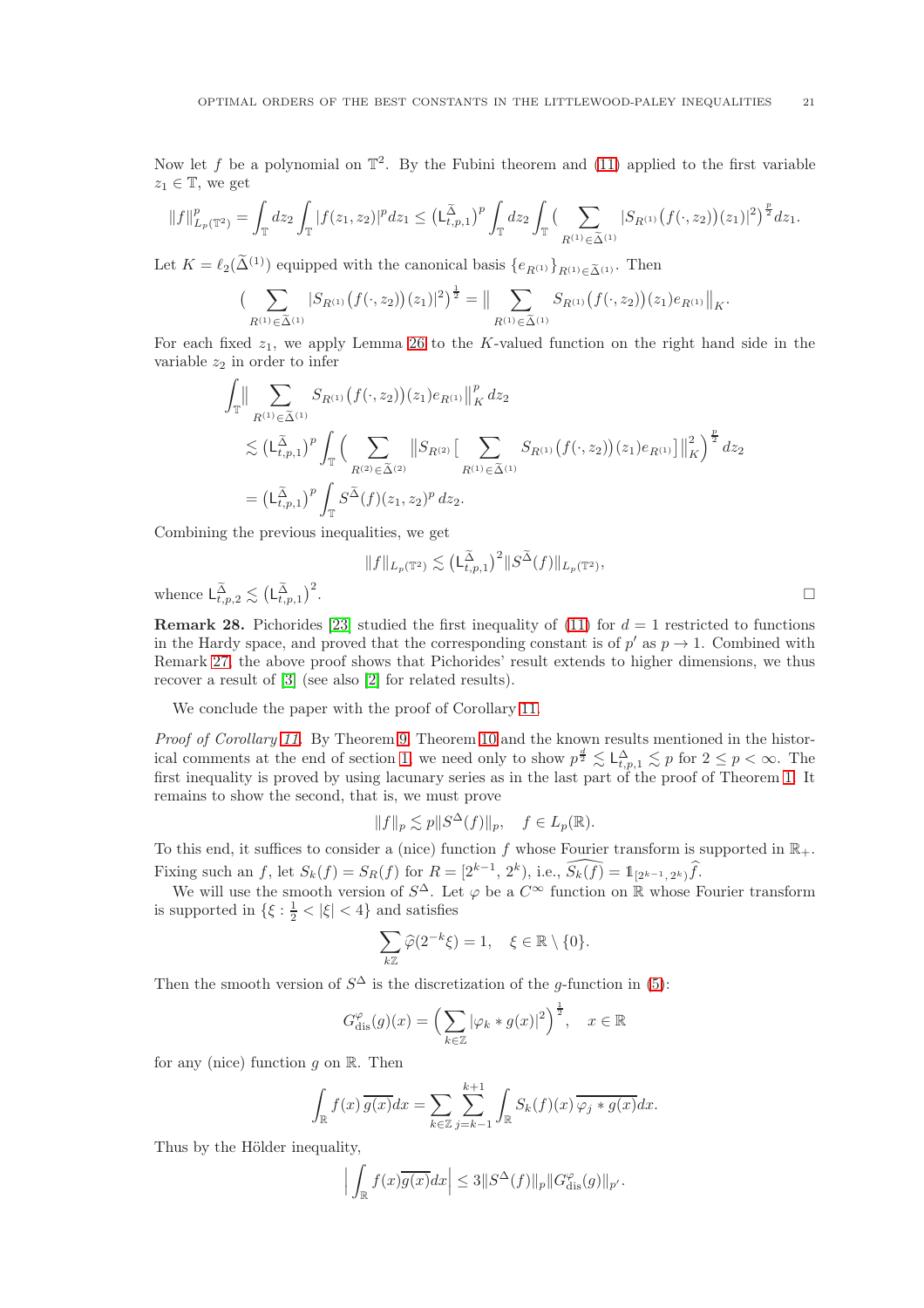However, it is well known that

$$
||G_{\text{dis}}^{\varphi}(g)||_{p'} \lesssim p||g||_{p'}.
$$

This is also the discrete analogue of Theorem [2](#page-1-1) (i). It then follows that

$$
\left| \int_{\mathbb{R}} f(x) \overline{g(x)} dx \right| \lesssim p \| S^{\Delta}(f) \|_{p} \| g \|_{p'}.
$$

Taking the supremum over all g with  $||g||_{p'} \le 1$  yields the desired inequality on f.

Acknowledgements. I am indebted to Assaf Naor for many inspiring communications that are special impulse to my research carried out here as well as largely motivated my work [\[35\]](#page-22-0) (Assaf also asked himself the problem on the optimal orders of the constants in [\(2\)](#page-0-0) in his own research). I am grateful to Odysseas Bakas, Guixiang Hong, Tao Mei and Lixin Yan for useful discussions, and also to Odysseas Bakas and Hao Zhang for allowing me to include their estimate  $\mathsf{L}^{\Delta}_{t,p,d} \lesssim_d p^d$ in Corollary [11](#page-4-4) as well as its proof. Finally, I wish to thank the anonymous referee for valuable suggestions. This work is partially supported by the French ANR project (No. ANR-19-CE40- 0002).

#### **REFERENCES**

- <span id="page-21-27"></span><span id="page-21-12"></span>[1] O. Bakas. Endpoint mapping properties of the Littlewood-Paley square function. Colloq. Math. 157 (2019), 1–15.
- <span id="page-21-26"></span>[2] O. Bakas. On a problem of Pichorides. J. Geom. Anal. 31 (2021), 12637–12639.
- [3] O. Bakas, S. Rodríguez-López, and A. A. Sola. Multi-parameter extensions of a theorem of Pichorides. Proc. Amer. Math. Soc. 147 (2019),1081–1095
- <span id="page-21-19"></span>[4] J. Bourgain. Some remarks on Banach spaces in which martingale differences are unconditional. Ark. Mat. 21 (1983), 163–168.
- <span id="page-21-10"></span><span id="page-21-8"></span>[5] J. Bourgain. On square functions on the trigonometric system. Bull. Soc. Math. Belg. Sér. B 37 (1985), 20–26. [6] J. Bourgain. On the behavior of the constant in the Littlewood-Paley inequality. Lecture Notes in Math. 1376
- <span id="page-21-2"></span>(1989), 202–208.
- [7] S-Y. A. Chang, J. M. Wilson, and T. Wolff. Some weighted norm inequalities concerning the Schrödinger operator. Comm. Math. Helv. 60 (1985), 217-246.
- <span id="page-21-20"></span><span id="page-21-3"></span>[8] C. Y. Chuah, Y. Han, Z. Liu, and T. Mei. Paley's inequality for nonabelian groups. Preprint 2021 (arXiv).
- [9] P. Chen, X. T. Duong, L. Wu, and L. Yan. Exponential-square integrability, weighted inequalities for the square functions associated to operators, and applications. Int. Math. Res. Not. 23 (2021), 18057-18117.
- <span id="page-21-18"></span><span id="page-21-15"></span>[10] Z. Chen, Q. Xu and Z. Yin. Harmonic Analysis on Quantum Tori. Commun. Math. Phys. 322 (2013), 755–805. [11] K. de Leeuw. On  $L^p$  multipliers. Ann. Math. 91 (1965), 364–379.
- <span id="page-21-4"></span><span id="page-21-1"></span>[12] C. Fefferman, and E.M. Stein.  $H<sup>p</sup>$  spaces of several variables. Acta Math. 129 (1972), 137-193.
- [13] R. Fefferman, and J. Pipher. Multiparameter operators and sharp weighted inequalities. Amer. J. Math. 119 (1997), 337–69.
- <span id="page-21-24"></span>[14] J. García-Cuerva, and J.L. Rubio de Francia. Weighted norm inequalities and related topics. North-Holland Publishing Co., Amsterdam, 1985.
- <span id="page-21-5"></span>[15] R. Gong, and L. Yan. Weighted Lp estimates for the area integral associated to selfadjoint operators. Manuscripta Math. 144 (2014), 25–49.
- <span id="page-21-13"></span><span id="page-21-7"></span>[16] L. Grafakos. Classical Fourier analysis. Second edition. Springer, New York, 2008.
- <span id="page-21-9"></span>[17] J-L. Journé. Calderón-Zygmund operators on product spaces. Rev. Mat. Iberoam. 1 (1985), 55–91.
- [18] A. Lerner. Quantitative weighted estimates for the Littlewood-Paley square function and Marcinkiewicz multipliers. Math. Res. Lett. 26 (2019), 537–556.
- <span id="page-21-16"></span><span id="page-21-6"></span>[19] T. Mei. Operator valued Hardy spaces. Memoirs Amer. Math. Soc. 881 (2007), vi+64 pp.
- [20] P-A. Meyer. Démonstration probabiliste de certaines inégalités de Littlewood-Paley I: les inégalités classiques . Sém. Probab. de Strasbourg 10 (1976), 125-141.
- <span id="page-21-23"></span><span id="page-21-14"></span>[21] N. N. Osipov. A one-sided Littlewood-Paley inequality in  $\mathbb{R}^n$  for  $0 < p \le 2$ . J. Math. Sci. 172 (2011), 229–242.
- <span id="page-21-25"></span>[22] S. Pichorides. On the Littlewood-Paley square inequality. Colloq. Math. 60/61 (1990), 687–691.
- [23] S. Pichorides. A remark on the constants of the Littlewood-Paley square inequality. Proc. Amer. Math. Soc. 114 (1992), 787–789.
- <span id="page-21-22"></span>[24] G. Pisier. Les inégaliés de Khintchine-Kahane, d'après C. Borell. Séminaire d'Analyse Fonctionnelle, Ecole Polytechnique, 1977-1978, Exp. 7.
- <span id="page-21-11"></span>[25] J. L. Rubio de Francia. A Littlewood-Paley inequality for arbitrary intervals. Rev. Mat. Iberoam. 1 (1985), 1–14.
- <span id="page-21-21"></span><span id="page-21-0"></span>[26] W. Rudin. Trigonometric series with gaps. J. Math. Mech. 2 (1960), 203-227.
- [27] E.M. Stein. The development of square functions in the work of A. Zygmund. Bull. Amer. Math. Soc. 7 (1982), 359-376.
- <span id="page-21-17"></span>[28] E. M. Stein. Harmonic analysis. Princeton University Press, Princeton, 1993.